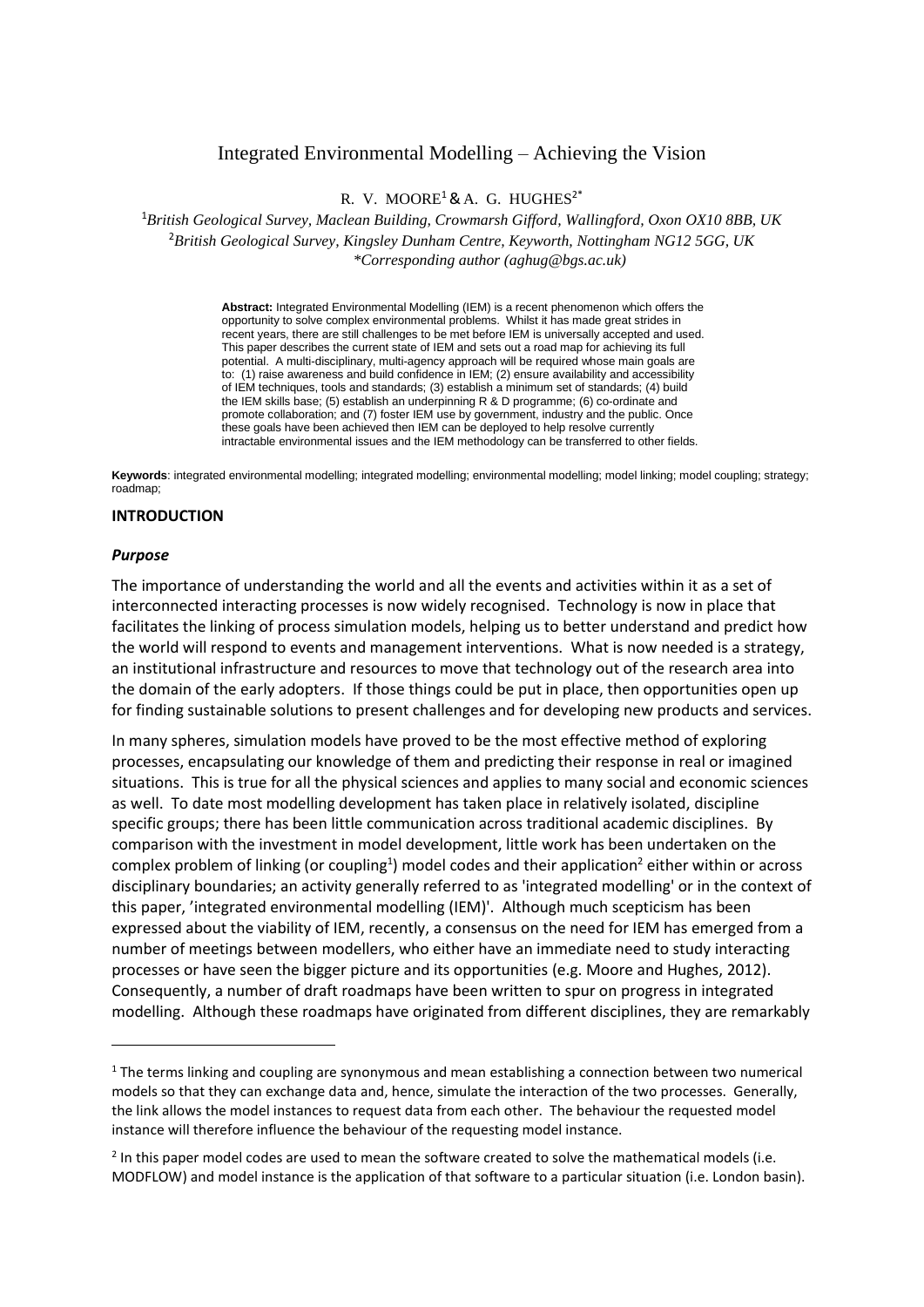consistent in their conclusions. They all recognise that collaborations within and between disciplines and nation states will be required to bring about the necessary conditions for the new culture and technology to grow and flourish – environmental problems are seldom confined by national or disciplinary boundaries. An example roadmap developed against this background is the UK's *A Strategic Vision for UK e-Infrastructure* [BIS, 2011]. The report spans the aerospace and automotive industries, health and pharmaceuticals, entertainment and media, the bio-economy, weather and climate and basic research. It outlines the opportunity for scientific and industrial growth, the revolution in E-enabled science and innovation, and proposes a way forward that covers the actions required, a funding model and the communication channels between government and the participants. Being a master plan, it is inevitably set at a high level. There is, therefore, a need to translate these high-level aspirations into much more specific aims and objectives to be achieved in the environmental sector and then to propose how they are met and the benefits are applied to environmental modelling challenges. This paper sets out to meet that need for both the environmental sciences and their associated industries. It focuses particularly on integrated environmental modelling, identifying challenges and putting forward proposals for addressing them.

## **Context**

The International Council for Science (ICSU) has recently defined the five "grand challenges" [ICSU, 2010] which need to be met if we, as custodians of the earth, are to manage our resources under increasing pressure from both population and economic growth and environmental change, i.e. land use change combined with a changing climate. These challenges revolve around the need to increase our capabilities in the fields of forecasting, observing, confining, responding and innovating and are as follows:

- 1. Improve the usefulness of forecasts of future environmental conditions and their consequences for people.
- 2. Develop, enhance and integrate the observation systems needed to manage global and regional environmental change.
- 3. Determine how to anticipate, recognize, avoid and manage disruptive global environmental change.
- 4. Determine what institutional, economic and behavioural changes can enable effective steps toward global sustainability.
- 5. Encourage innovation (coupled with sound mechanisms for evaluation) in developing technological, policy, and social responses to achieve global sustainability.

Box 1 lists some of the more eye-catching issues that are driving the need to understand the world as a system. It is not possible to answer any of them without that system wide understanding. The need for that understanding becomes even greater when other questions are considered, such as: "What can be done about it? What will be the impact? Is the solution sustainable? And how do we minimise the chance of unintended consequences?" Similar questions could have been provided from any other sector, for example health and transport: "What might be the impact of adding a third runway at London's Heathrow airport on health in the surrounding area?" What all these questions have in common is that often we have models of the individual processes involved but rarely do we have the means to link them together and answer the bigger question of how will they interact. Such complex questions are not the only drivers. Indeed, the real driver to solve the challenges of integrated modelling may come from everyday tasks that also require the same systems understanding of the world. Examples to consider might include determining whether a proposed discharge to a river, or a new groundwater abstraction, both of which could affect the river environment, should go ahead. Although simple by comparison to some of the questions in the side panel, they can still pose significant linkage challenges.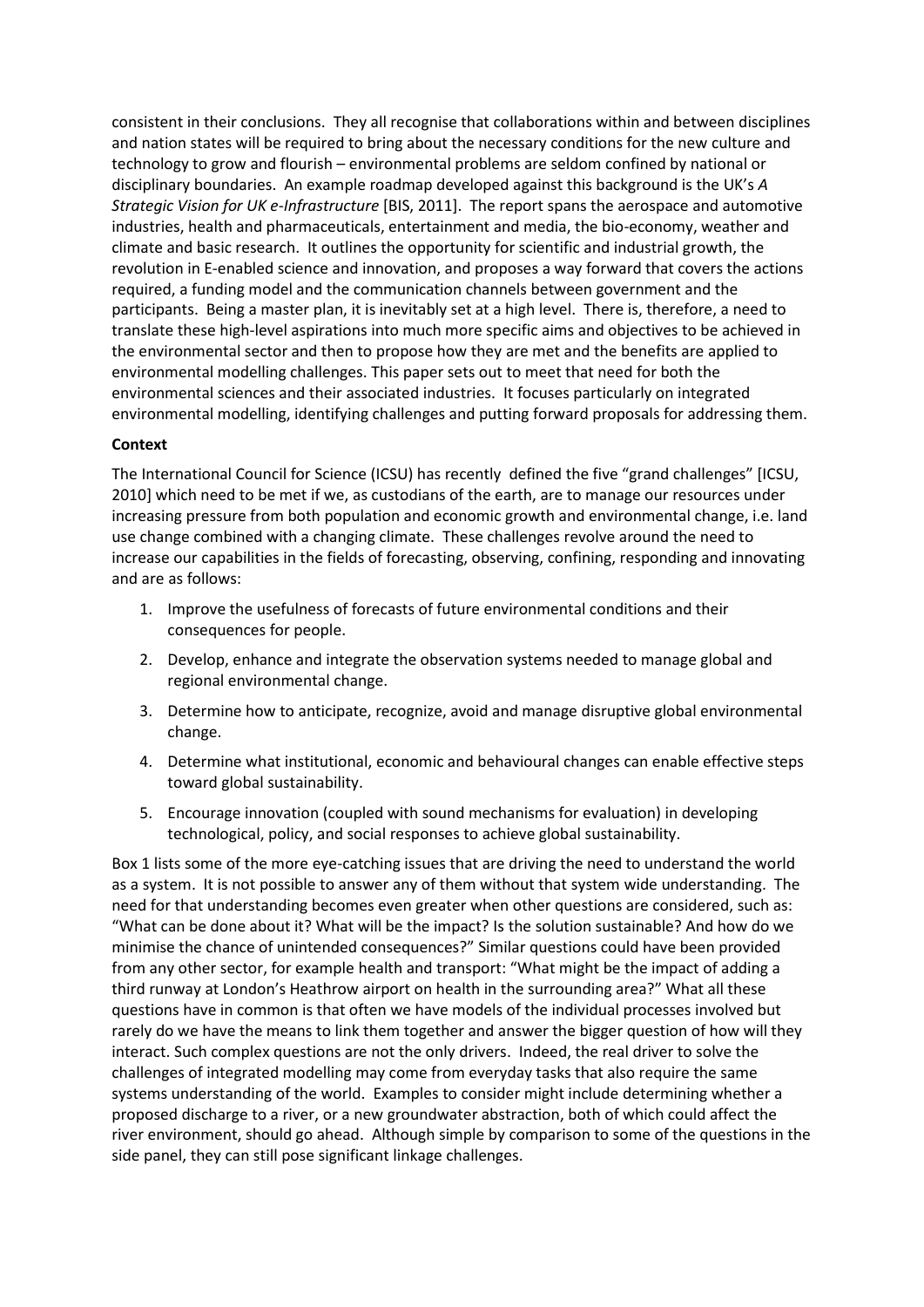Many people can understand that system modelling might enable better decisions. However, many others are understandably sceptical as to whether integrated modelling can contribute meaningful systems understanding, other than in the most trivial cases. One reason for scepticism is that it is currently difficult to simulate even relatively simple natural processes reliably, that is to answer the question posed using the model instance to a suitably level of accuracy. Linking poorly constrained models simply compounds the problem; the real world is just too complex and chaotic for linking poorly constrained model instance to work. However, no alternative approach has been proposed. Accepting that the challenges ahead will be extremely demanding, some past experiences suggest that considerable progress can be made by following the integrated modelling path until an alternative can be found. One example is the development process from paper maps via digital maps to geographic information systems and Google maps, satellite navigation and location based services, all the latter now available through smart phones. In the 1950's, 60's and 70's, to all but the most farsighted, such as David Bickmore, the Director of the UK's Experimental Cartography Unit<sup>3</sup> (Coppock and Rhind, 1991), these things appeared equally unattainable for similar reasons. The digital mapping sceptics of the time had the added disadvantage of not having prior knowledge of the materials and IT revolution that we have witnessed. In spite of all the doubts at the beginning, the present mapping technologies have been created and today are taken for granted. It is highly likely that the development path ahead for integrated modelling will be very similar to that for mapping; so it is worth reviewing it briefly to see what it has to teach us and how the IEM development path might be shortened.

During the 1960's, when computing was becoming available to researchers, the first attempts at computerized mapping were concerned with automating the drawing of maps. For example problems such as capturing the line work from existing hand drawn paper maps, correcting for distortions in the paper, labelling each line with the pen width and colour for drawing it and then sending the information to a pen plotter for drawing needed solving. For many years, the resulting maps were far inferior to anything that a cartographer could achieve. For at least a decade or more the advances represented the triumph of hope over adversity; the benefits, financial or technical, if any were barely discernible. Problems which today seem inconsequential were major challenges. Examples were: how to place names on maps automatically without overwriting; how and when to simplify a motorway junction when drawing at smaller scales; and how to produce maps by computer that were as artistically pleasing to the eye as those drawn by hand. These and many similar problems were gradually solved in the course of thousands of MSc and PhD projects. During this phase, there was a growing awareness that the geometric data being amassed contained vast amounts information that could be exploited for all sorts of purposes beyond reproducing maps. The problem was that most of the coordinates related to the sheet of paper from which they had been captured; they had not been matched in any way to their position in the real world. Further, none of the data had been structured or labelled – the phrase at the time was 'spaghetti data'. There was no way of telling what a line represented, how it connected to other lines and, if it was a river or road, which way water or cars could pass along it.

A long and frustrating hiatus then followed. Considerable energy was expended on how to structure and label lines, and on developing algorithms to exploit those structures. At first these algorithms addressed what today will seem very simple problems, such as how to find out quickly which of a set of points or polygons, representing, for example, houses, lay within another polygon, representing, say, a district boundary. Against the computing power of the day, this was a difficult problem. As people and then commerce slowly began to see the opportunities, pressure for more sophisticated applications grew, together with the need to merge map data with other data. Among the earliest data sets to be merged were the environmental data required for flood estimation, but these were closely followed by planning, road and utility network characteristics and census data; today's

**.** 

<sup>3</sup> Established in the Royal College of Art in 1969 - see http://www.casa.ucl.ac.uk/gistimeline/original/1960.html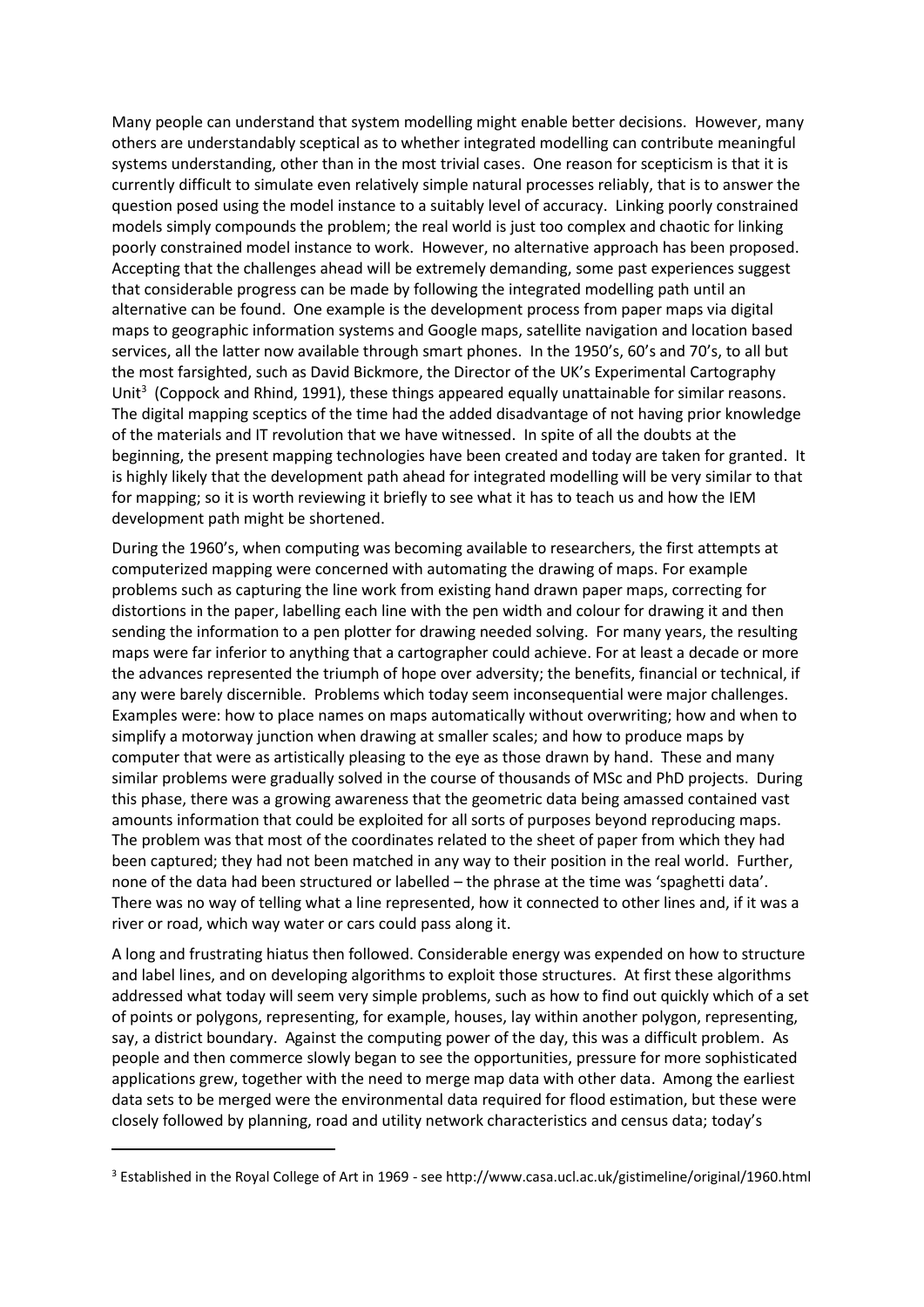satellite navigation systems depend upon knowing the speeds attainable along each stretch of road throughout the day, now in real time. The initial systems for managing and using these data were large, cumbersome and expensive (Goodchild, 1988). There were no standards and moving data from one system to another generally involved reformatting. Looking back, progress was grindingly slow for most of the time that it has taken to make the transition to today's systems. It is sobering to realise that that period now covers 50 years! The development and uptake of digital mapping followed the classical "Diffusion of innovation" (Rogers, 2003) which results in an exponential curve towards market saturation. However, what is possible now is not just due to the immediate digital mapping community. It has only become possible because of all the materials science, the physics, the chemical, the communications and the IT advances that have occurred in parallel (see for example Figure 2, Crampton, 2000). Also important has been the long hard slog of first transforming worlds maps into digital form as well as the development of standards (and standards organisations to support and maintain them) that have allowed digital maps to be brought together to create a global data set. It was when a critical mass of map data existed that progress began to accelerate and industry to invest. At one point, a real show stopper was the mistaken belief that enormous income could be generated from the sale of digital map data. This unfortunately coincided with the period in the 1980s and 1990s when many public undertakings, the main holders of map data, were privatised. It took several years for prices to fall to levels where user organisations were prepared to start buying and a proper market established itself. Several more years passed for prices to come down to where a mass market could open up, giving everyone access to the benefits of digital data. Here, price was not the only factor. Ease of use was central. Today it requires no more skill than that needed to rub a finger across a glass screen of a mobile to find the nearest restaurant for lunch. All the complexity involved in making that possible is hidden. This last point highlights a very important lesson. Most of the initial funding, which transformed a wild idea into a viable technology and digitised the base information, came from public sources. When, critical mass had been achieved, commerce joined in and created a whole new industry which has already and will continue to find new and innovative ways to exploit digital map data, most of them much simpler and far removed from the weightier applications which the pioneers had in mind. There are many lessons to be learned from this story and many more could have been added had there been space to give a more extended account. These have been incorporated in the proposals that follow later in the paper.

#### **BACKGROUND**

## *What is IEM?*

Integrated environmental modelling (IEM) is becoming an increasingly valuable technique for understanding how processes interact and then using that knowledge to assess the likely outcomes of given scenarios. The detailed nature of IEM is evolving rapidly but an IEM toolkit can be visualised as a set of tools and modelling components. The modelling components include simulation models, databases, analysis tools and visualization tools among many others; the key feature of these components is that they are linkable, meaning that they can request data and send data from and to each other as they run. This is achieved by all the components adopting a standard interface for data exchange, for example, the OpenMI (REFGregerson et al., 2007). The tools help developers and users undertake such tasks as making pre-existing models linkable, linking components to create an integrated model, maybe a decision support system, and running it.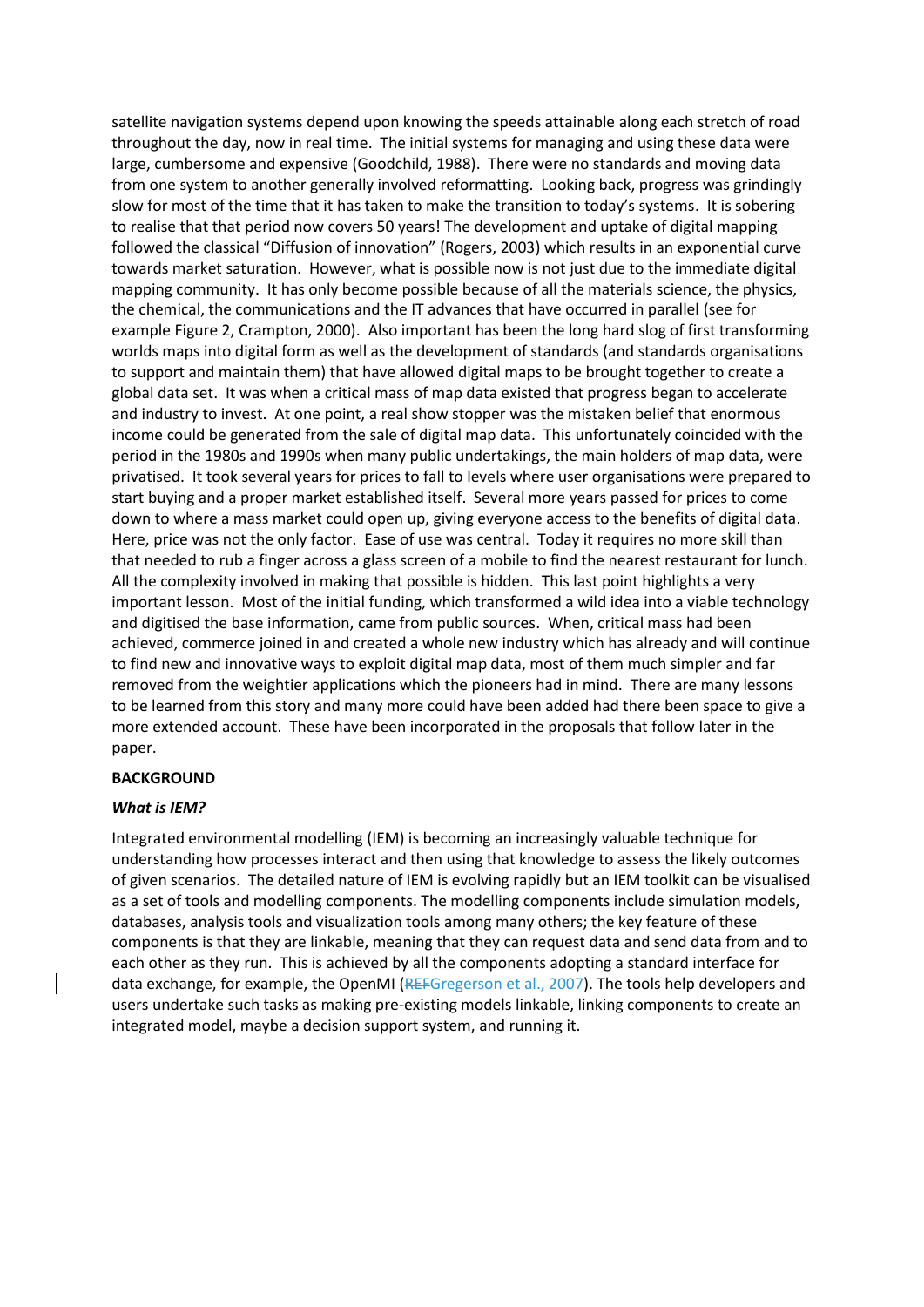It is convenient to think of IEM under four headings (based on the four suggested by Laniak et al., 2013):

- IT science
- Modelling science
- Organisation
- Applications

At the **IT science level**, in concept, IEM is simple; an integrated model is created by linking together models of individual or groups of processes (Moore and Hughes, 2012). The links allow data to pass between the models and the technical challenge is how best to achieve the transfer. Essentially, it is a pure IT problem whose solution should be independent of the data being passed. The problem is challenging because the requirement is to be able to link models based on different concepts, working at different scales, using different spatial and temporal resolutions and representations (including none at all) and sourced from different suppliers. In the simple case where the processes being simulated are sequential, the results of the first model can become the input of the next. All that is needed to affect the transfer is for the second model to be able to read the output of the first. More sophisticated approaches are required to handle situations where the processes are running in parallel and interacting time step by time step. This challenge can become greater if the models are running in different computing environments or in the high performance or cloud environments. At the time of writing, several approaches exist for solving the linkage problem and, in principle, most are very similar (e.g. OpenMI, Moore et al., 2005; CSDMS, Peckham et al., 2013; OMS, David et al., 2013). They work by providing each model with a standard interface through which the model can request and receive data or respond to requests.

Having developed a number of viable solutions, the IT science focus is now turning to the problem of transforming integrated modelling from a research tool which requires a high degree of skill to use into a tool that anyone can apply with ease and confidence. Can the processes of making models linkable, finding appropriate models, linking and running them be made invisible, as have the multitude of processes that take place when two zip codes are entered into a satellite navigation system, which then responds with maps and voice showing the way from point A to point B?

Now that it is possible to link models more easily than in the past, it is becoming easier to consider the opportunities that IEM creates for studying interacting processes. Integrated **modelling science** is concerned with the issues and opportunities that linking models of the same or different processes raises or creates, for instance:

- The validity of integrated modelling is it valid to link (e.g. Lloyd et al., 2011) an economic model to an ecological model; two models at different scales; two models based on different conceptualisations of the world?
- How to approach a problem that requires an integrated approach? Experience shows it is very easy to focus on the mechanics of model integration and lose sight of the real problem. Voinov discusses how to conceptualise process interactions and how to calibrate and validate model chains in (Voinov et al., 2013).
- Can the propagation of uncertainty along a model chain be represented and assessed? (e.g. Bastin et al., 2013). How can uncertainty be modelled in a multidimensional web of interacting models with complex feedbacks, rather than a chain?
- How to establish and populate: catalogues for both model codes and applications of the model code – descriptions that allow people and machines to find and evaluate appropriate model codes and their instances (e.g. Harpham et al., 2013); controlled vocabularies of names of model inputs and outputs to reduce the chance of invalid links and for use in automated linking; ontologies (e.g. van Ittersum et al., 2008)
- How to exploit artificial intelligence and ontologies to reduce the chance of 'unintended consequences'. These are model instances that are linked inappropriately; see for example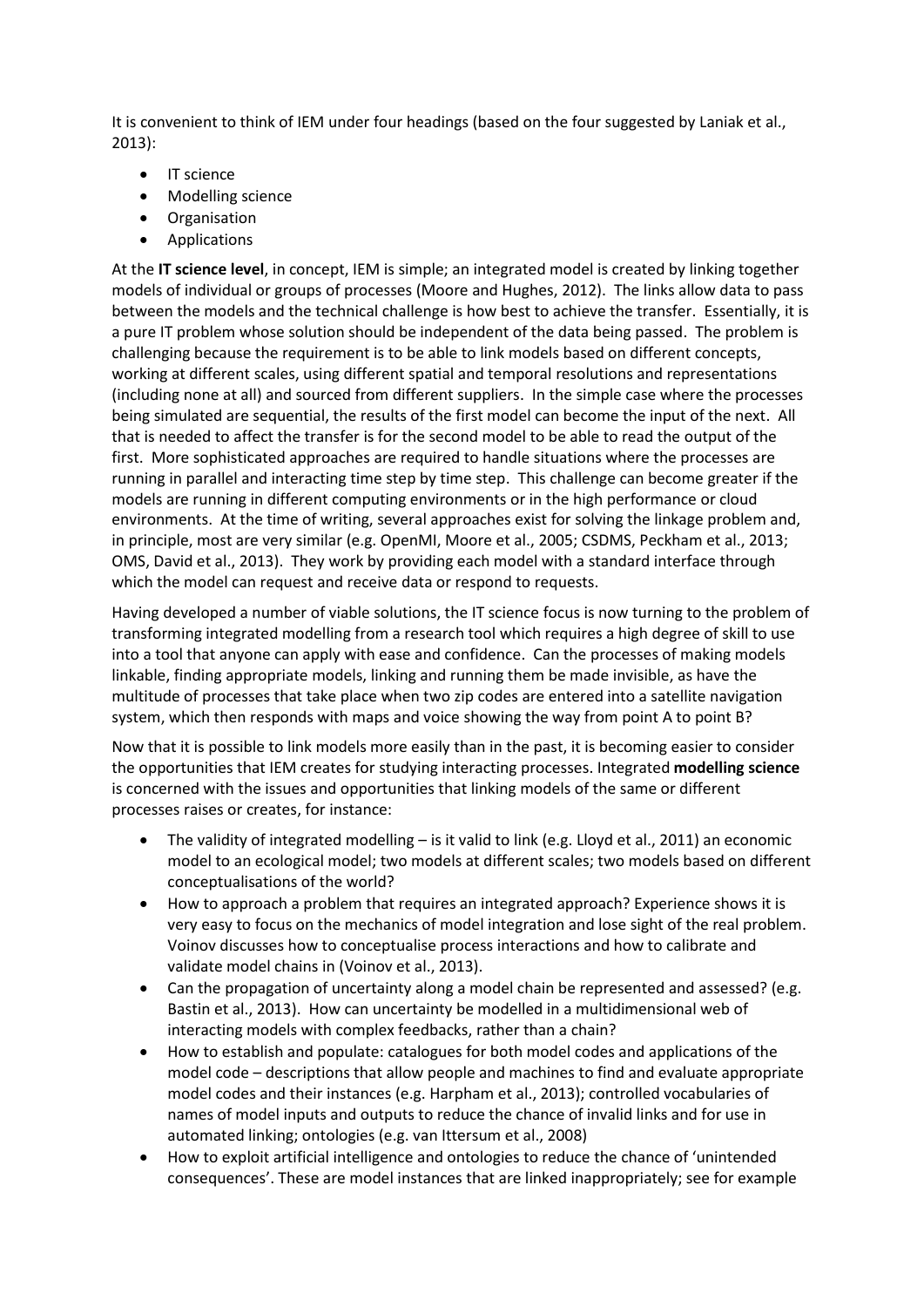Voinov and Shugart (2013) for the concept of "intergronsters". There are clearly limits to the human mind's ability to foresee all the possible consequences of a particular course of action. A limitation of current modelling is that is necessary to be able to define the scenario to be modelled before it can be modelled. If we can hold our knowledge of things and of processes in a structured manner, then it might be possible to construct algorithms that can search the knowledge base for potentially disadvantageous situations which we could then model in detail.

- How to reconcile the different objective functions used by different disciplines when evaluating similar interacting processes (e.g. those used to optimise the carrying capacities of sewers and rivers in relation to flooding)?
- How to analyse and present linked model results?
- How to record the details of linked model runs so that the results are reproducible and the lineage of all input data and model components is traceable?

The **organisational level** is concerned with creating the conditions for IEM to flourish. At present, much of our knowledge about earth system processes and their integrated modelling is concentrated in small groups spread across the world, each working on a particular problem or challenge. For some time there has been a shared belief that if some of these groups could be brought together huge opportunities for technical advancement and innovation could be created . This belief is based partly on observation of the advances over the last fifty years in other disciplines, especially geographic information system (GIS) development, and partly on consideration of the opportunities that would be created if a large array of linkable models spanning diverse processes from many disciplines became widely accessible.

One of the first groups to bring modellers together was the US Interagency Steering Committee on Multi-media Environmental Modeling (ISCMEM). This group however was confined to US federal agencies. Since 2002, there has been growing informal collaboration between the European Community (EC) countries, the United States (US) and Australia. The relationship has been actively encouraged by the EC and the UK Foreign and Commonwealth Office. It has focused on integrated modelling and, in particular, the standards necessary to enable models to be linked together, for example, the Open Modelling Interface (OpenMI) and several others.

A number of international meetings have been held in Europe and the US to establish whether the optimistic view of IEM's future of is widely shared; and, if so, raise awareness of the new opportunities among potential users, create the conditions for its use to expand and secure the funding to facilitate the change. These meetings arose out contacts between the OpenMI team, the United States Geological Survey (USGS), the US Army Corp of Engineers (USACE), the US Environment Protection Agency (EPA), the Community of Universities for the Advancement of Hydrological Sciences Inc. (CUAHSI), the Community Surface Dynamic Modeling System (CSDMS) and leaders such as Prof David Maidment of the University of Texas and Dan Ames of Idaho University. Following US EPA meetings in 2007 and 2008 to discuss a draft white paper on the role of integrated modelling in its regulatory work (Gaber et al., 2008), an embryo international Community of practice for IEM (CIEM) emerged.

To follow this up, a major meeting, the Summit on Integrated Environmental Modelling was held in Washington in December 2010 (Moore and Hughes, 2012). Its chief outcome was an IEM Roadmap (Laniak et al., 2012). More recently, the White House sought similar advances in modelling, public communication and transparency (US Government, 2012) and this is being advanced in the US water/environment arena by the EarthCube initiative amongst others(NSF, 2011). The environmental sector is not alone in recognising the importance of integrated approaches for taking forward its science and in finding sustainable solutions to society's challenges. For example, medical researchers have eloquently argued the case in two papers (Viconti and Clapworthy, 2011; VPH, 2009). As well as these discipline specific papers, the bigger picture covering the need to be able to bring together knowledge from all disciplines is covered in 'A Strategic Vision for UK e-Infrastructure' (BIS, 2011). This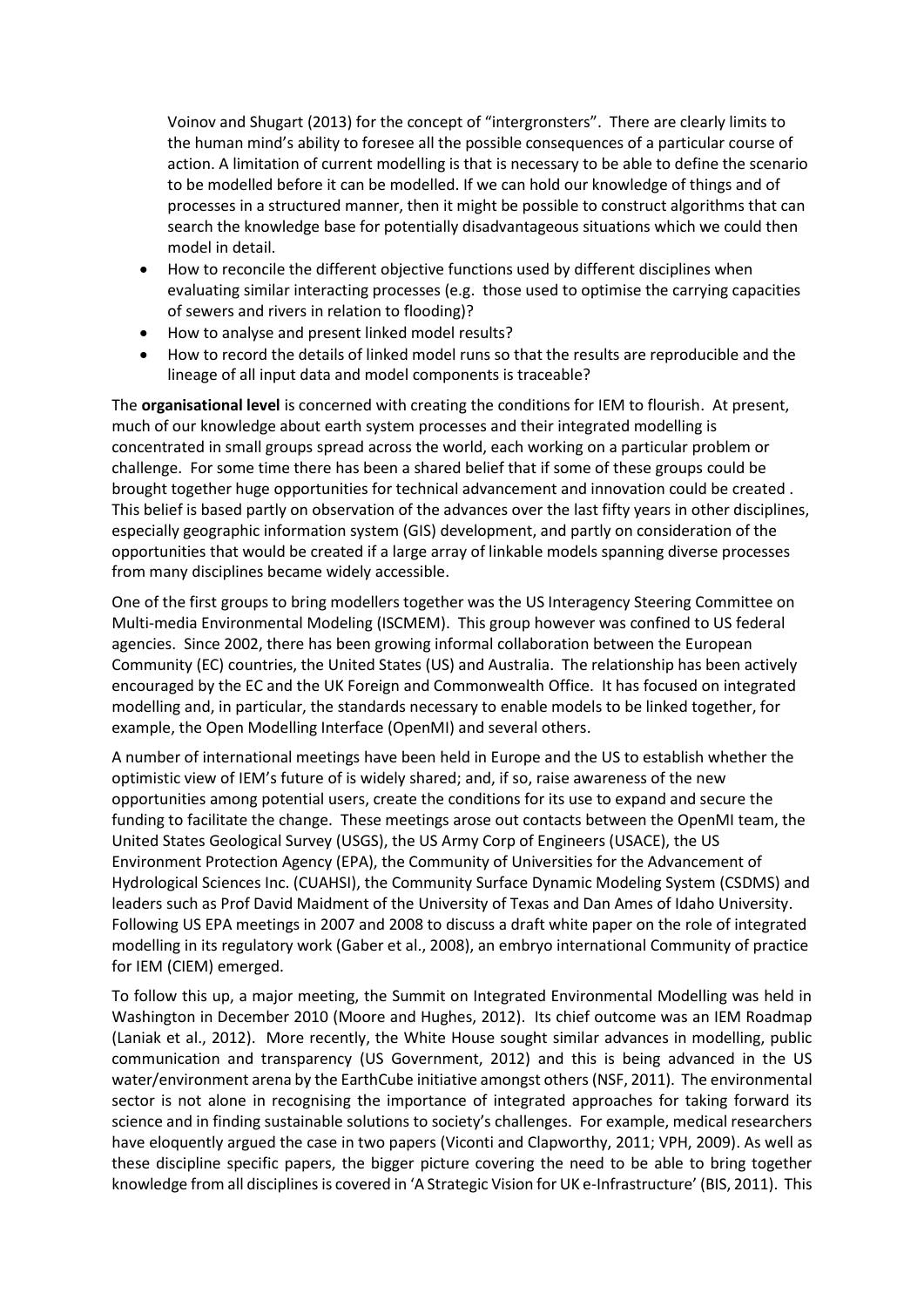work has been monitored to see how successful it has been (BIS, 2013) and subsequently implemented by the UK's research councils (e.g. EPSRC, 2014).

IEM **applications** have the potential to deliver what modellers have long sought: 'plug and play' modelling and decision support system development. In practical terms this means that the modeller has access to a pool of linkable models and other modelling components such as GUI's. These components will be located and discoverable from anywhere in the world. Anybody will be able to contribute components and they will be available as open source or commercial code. For a component to usefully join the pool, it must be able or be capable of being made able to expose the variables it accepts or provides through one of the standard interfaces. There are already available a number of modelling platforms that allow users to browse available models, link them together and run the resulting composition. The linking process simply involves dragging each relevant output variable of one model onto the corresponding input of another. When the models compute values of each variable for a number of nodes within a model (e.g. end points of a river reach or cells in a grid), a second step maps the nodes of the two models onto each other. Larger models can involve many thousands of connection points. While the process of identifying and making geographical linkages is largely a manual exercise at present, work is underway to automate it. A water resources example might involve connecting a 1 or 2-D hydraulic model of a river network to an underlying groundwater model based on a 2 or 3-D grid. In most cases, the linkages can handle differences between models in time steps and units of measurement. Object oriented programming and open standards have greatly facilitated these linkages. Open standards in particular allow modellers working independently to produce components which they can be confident will link to other independently developed components. This has profound implications for the modelling market place, for science, and for the innovation community.

The attainment of a critical mass of modelling components and advances in the ease of use and reliability of modelling platforms (such as have been reached by GIS and office software) will be crucial to the take up of IEM. Once these are realized, then the current levels of time and effort required to link models and reformat data will largely disappear. More time will be available to study actual problems or issues and to find solutions. The Shell company has not been alone in discovering that its employees spend far more time reformatting data than in analysing them (NERC, 2009)!

Although the original reason for a component based approach to integrated modelling was to increase understanding of process interactions and apply it to real world problems, its first practical application has been by developers. Many of their applications have become large, cumbersome, pieces of code. They need a way of breaking down these systems into more manageable components. If they could do this, not only would maintenance and development become simpler but components could more easily be reassembled to create product variations or new products.

Science and societal challenges however remain the primary drivers. A first quick win, already beginning to be achieved, is the relative ease with which one modelling component can now be replaced by another in sensitivity testing. Bigger wins will accrue however if IEM can help bring better or timelier answers, for example to challenges of climate change or to incidents such as the Deepwater Horizon oil spill. The National Park Service Science Advisor who had to provide a quick response for the Park Service to the Deepwater Horizon tragedy, lamented that he had no model to help assess the situation immediately after the blowout occurred or to indicate the decisions most likely to mitigate the situation (from the Park Service's perspective). He needed an integrated model that could indicate how the oil was most likely to disperse, how it would behave when it reached the surface, which way it would go, what the environmental and economic damage might be should the oil reach the coast, and the likely effectiveness of different strategies.

From earlier integrated modelling exercises, it is known that modellers should expect to encounter and have to overcome a range of problems as new codes from different disciplines are linked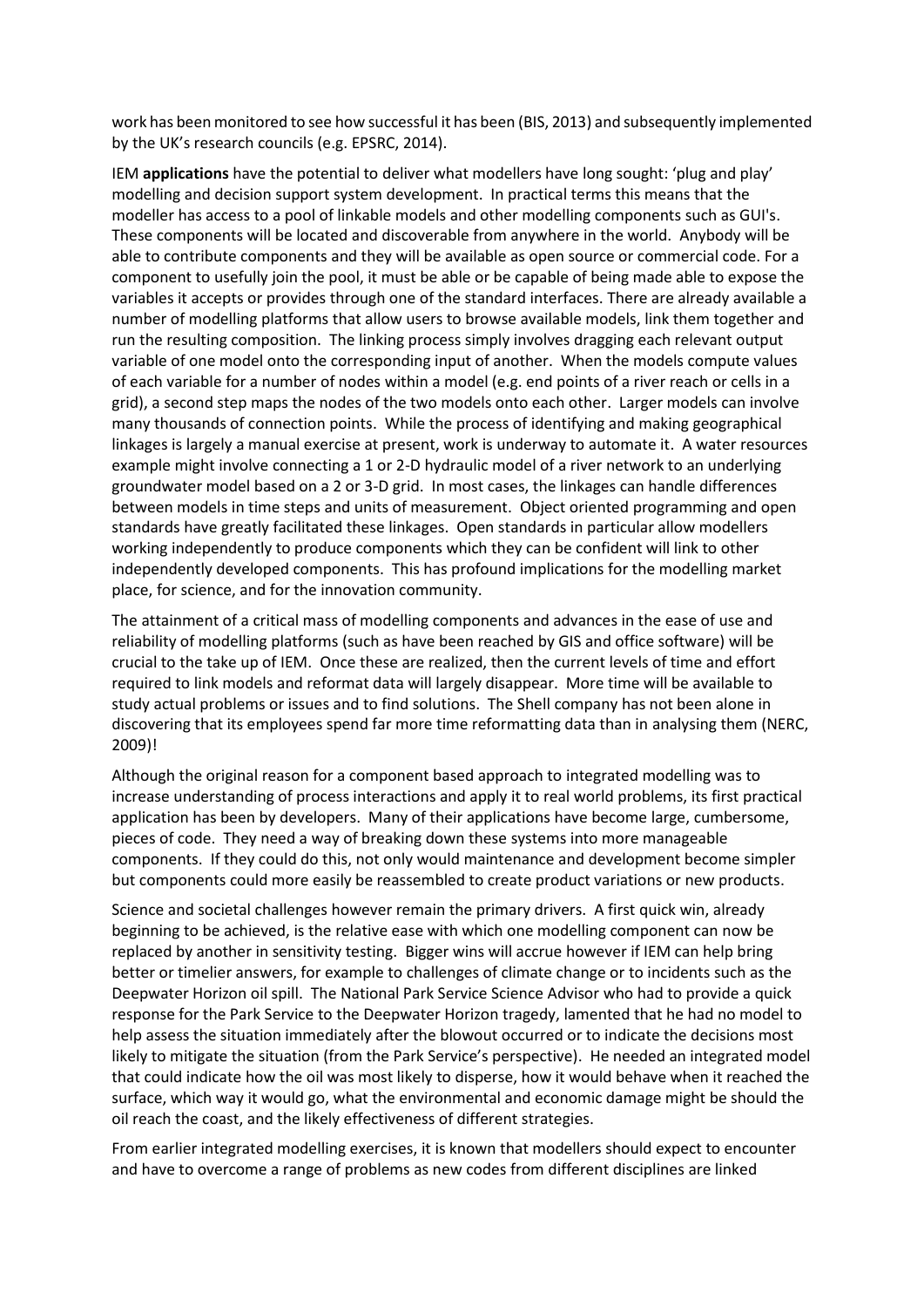together. For example, when a sewer model was linked to a river model to investigate the impact of sewer flows on river flooding and vice versa, it emerged that the criteria by which sewers were designed differed from those used to assess the adequacy of river channels. One was evaluated against a design storm while the other was assessed according to risk exceedance probabilities. Until these very different objectives were reconciled, meaningful conclusions were not possible.

Integrated modelling makes semantics increasingly important, especially as linkages are made across models/codes incorporating different disciplinary expertise or sourced from countries with different languages. Even within an area of disciplinary expertise, many terms used as variable names and the names of model inputs and outputs are often loosely defined. As numerical modelling is opened up to a broader range of scientists across the world, it will become increasingly important to have clear definitions of what each variable represents , so that modellers can take cognizance of codes and their linkages and simulations, and so that they can make appropriate judgements regarding the validity of their model constructs.

Most models conceptualise their view of the world at a particular scale. Most if not all of the current interfaces make no attempt to judge the scientific validity of a connection. This is the correct approach as scientists should be given the freedom to make their own judgement, and the technology doesn't yet exist to automatically make the links. However, the freedom to join anything to anything also leaves open the possibility of invalid connections (i.e. "Integronsters"; Voinov and Shugart, 2013). Linking models at different scales, whilst perfectly valid, can result in misleading results if the aggregation and disaggregation of data at the join is not carefully considered. It is important to establish good practice early.

There are clearly number of challenges to making IEM a useable tool, however a significant amount work has been already undertaken. The following section reviews the current state of the art.

# **STATE OF THE ART**

## *Introduction*

Integrated modelling is not new. The analogue flight simulators of the 1950's and 1960's were highly sophisticated integrated models of aeroplanes. It has been argued that some of the early digital models of environmental processes from the 1970's and 1980's could be called integrated if the code representing the different processes was separated out and placed in different subroutines. More recent examples of coupled models linking different processes include: linkages to the MODFLOW (Harbaugh, 2005) groundwater simulation code; such as the coupling (Sophocleous and Perkins, 2000) with the SWAT (Arnold et al, 1998) land surface model ; or the coupling with the HSPF rainfall runoff model (Donigian et al., 1995) to create IHM (Zhang et al., 2009); or the coupling with the PRMS watershed model to create GSFLOW (Markstrom et al., 2008; http://wwwbrr.cr.usgs.gov/projects/SW\_MoWS/index.html).

The first large scale environmental integrated modelling exercise was the UK's £30M Land Ocean Interaction Study (LOIS) whose overall objective, set in the late 1980's, was 'To study and better understand coastal zone processes and their interactions in order to facilitate the development of sustainable management policies' (Wilkinson et al., 1997) and more specifically:

1 To measure the contemporary fluxes of materials (sediments, nutrients, contaminants) through the coastal zone.

2 To characterise key physical and biogeochemical processes that govern coastal morphologies and ecosystem functioning.

3 To describe the evolution of coastal ecosystems over the last 10,000 years in relation to climate and sea level change.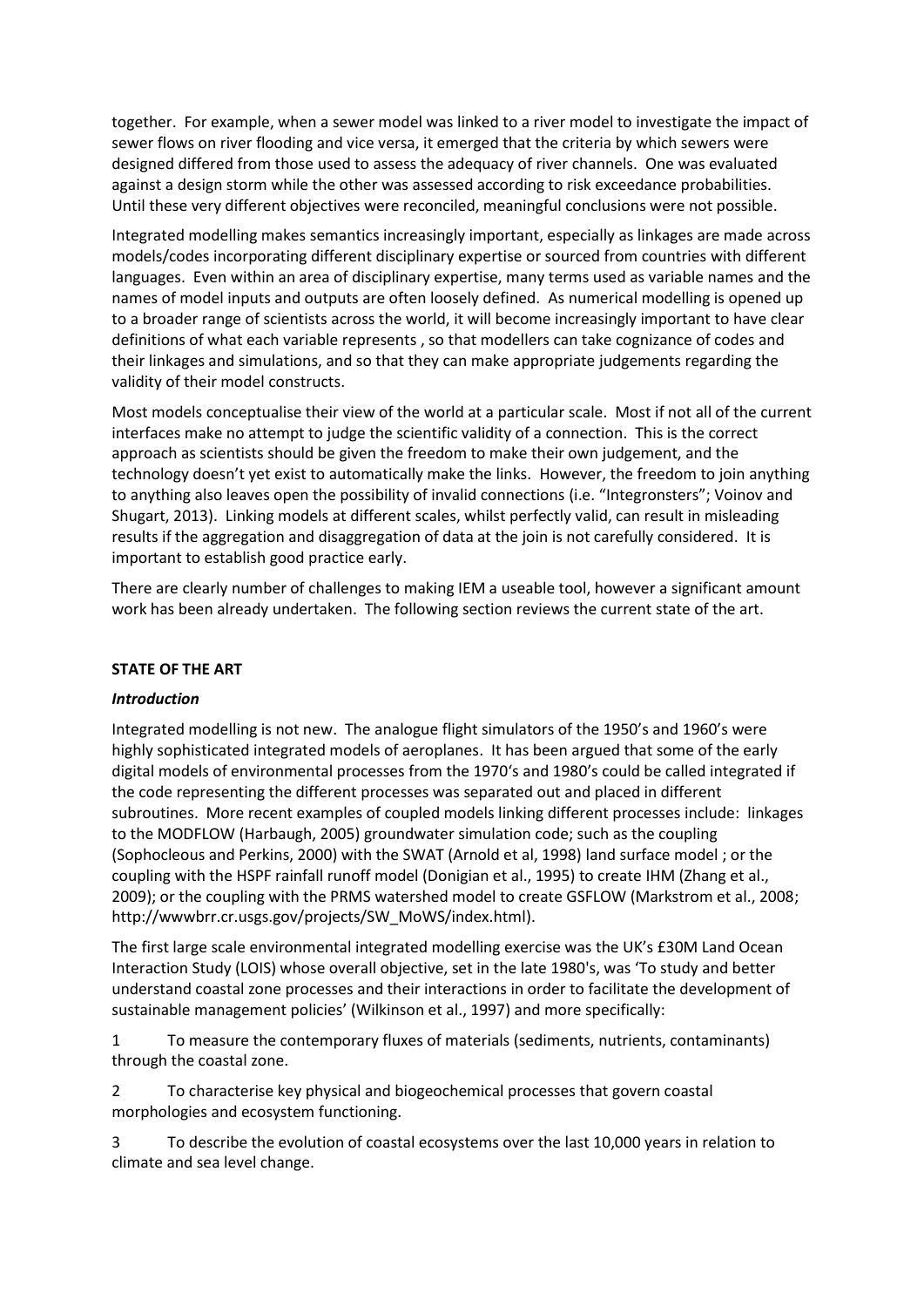4 To develop linked land-ocean models to simulate the transport, change & fate of materials in the coastal zone as a basis for predicting changes over the next 50-100 years.

As will be explained below, the science at this time was severely limited by the available IT. Further, the environmental drivers were only just appearing and being recognised in the political world. During the 1990's and the start of the present century, public awareness changed dramatically and led to the need for much better understanding of the earth as a system, so that politicians and managers can find sustainable solutions to the emerging challenges so admirably summarised in the Belmont Forum report (ICSU, 2010).

#### *Recent developments*

There is a growing realization that it is neither practical nor useful to construct a single model encapsulating all the processes needed for decision-making and planning (Argent, 2006; US EPA, 2008). Not only are such large models extremely wasteful of resources, they are rarely reusable and frequently fail to make use of existing process models. These are often referred to as 'legacy models' -- the result of a huge, historic investment representing state-of-the-art modelling. Consequently, there are currently attempts to convert existing models into building blocks from which more complex models can be assembled (Warner et al., 2008; Barthel, et al., 2008; Argent et al., 2009). In today's IT terminology, these are referred to as 'components'; components that can be linked are called 'linkable components'. The term 'modelling component' now has a wider meaning that is not limited to models: it includes files, databases, analytical tools and visualization tools and, indeed, any component required to make up a modelling system. At the time of writing, although IEM technology is orders of magnitude simpler to apply than ten years ago, it is recognised that there is a long way to go before it matches what has been achieved in other technologies. Examples of attempts to streamline model integration are:

The US EPA, in conjunction with the US Nuclear Regulatory Commission, US Army Corps of Engineers, and US Department of Energy's Pacific Northwest National Laboratory, has been developing the Framework for Risk Analysis in Multimedia Environmental Systems (FRAMES-1) (2009) system to manage execution and data flow among multiple science modules. It uses a fixed file format system to exchange data between components. The Multimedia, Multi-pathway, Multireceptor Risk Analysis system (FRAMES-3MRA) (2009) (Babendreier and Castleton, 2005) is an extension of FRAMES-1 and is based on an API and dictionary system to exchange data. 3MRA is a collection of 17 modules that describe the release, fate and transport, exposure, and risk (human and ecological) associated with contaminants deposited in various land-based waste management units (e.g., landfills, waste piles). The 17 models in 3MRA cannot be easily replaced. FRAMES-2 (Whelan et al., 2010) represents the best attributes of FRAMES-1 and FRAMES-3MRA and is designed to allow for easier registration and replacement of models and support components.

The Open Modelling Interface and Environment (OpenMI, 2009) developed by a consortium of European private companies, research establishments and universities co-funded by the European Commission is a standard for model linkage (Moore, et al., 2005). The OpenMI Standard version 1.4 defined an interface that allows time-dependent models to exchange data at runtime; hence, OpenMI-compliant models can be run in parallel and share information at each time-step. It is, therefore, particularly appropriate for situations where it is necessary to simulate interacting processes, such as changes in river flow which increase nutrients which affect plant growth which, in turn, affects flow. It can handle feedback loops and iteration. It can link models based on different Modelling concepts. OpenMI is a generic standard and can be used to link models from different domains (hydraulics, hydrology, ecology, water quality, economics etc.), environments (atmospheric, freshwater, marine, terrestrial, urban, rural, etc.), scales and resolutions (spatial or temporal), platforms, or suppliers. It is not limited to linking models, but can also link any modelling components. OpenMI version 2.0 paves the way for linking models that run in a super-computing environment and models provided as web services. It can exchange a wider range of data types and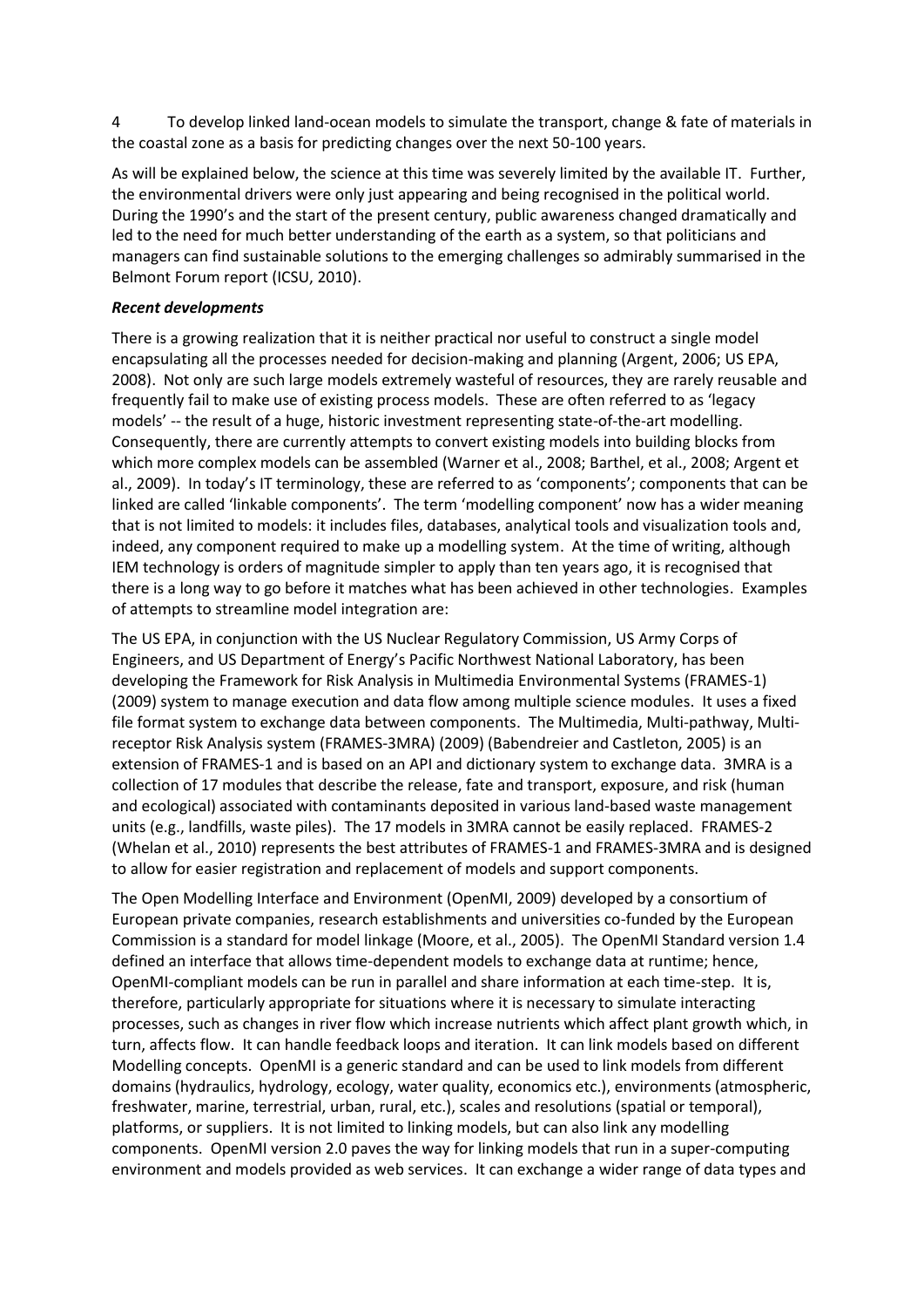simplifies the exchange process when models have either no spatial and or temporal dimensions, such as a terrain model. While version 1.4 only provided a 'get values' data option, version 2.0 also provides a 'set values' option to facilitate model optimization. The OpenMI version 2.0 is now an Open Geospatial Consortium (OGC) international standard.

The Common Component Architecture (CCA) is a product developed by the Department of Energy and Lawrence Livermore National Lab teams (Bernholdt et al., 2004) which targets high performance computers and complex models. The CCA supports parallel and distributed computing, as well as local high-performance connections between components, in a language-independent manner. The design places minimal requirements on components and facilitates integration of existing legacy code into the CCA environment by means of the Babel (2004) language interoperability tool, which currently supports C, C++, Fortran 77, Fortran 90/95, and Python. The CCA is being applied in a variety of disciplines, including combustion research, global climate simulation, and computational chemistry; it has also been adopted as the backbone in the Community Surface Dynamic Modelling System (CSDMS, csdms.colorado.edu; Peckham et al., 2013).

The Object Modelling System (OMS) was developed by the US Department of Agriculture (David et al., 2013; Kralisch et al., 2004; Ahuja et al., 2005). In contrast to FRAMES and some other systems, OMS requires modules to be rewritten in Java prior to insertion into the system library. Instead of just linking pre-existing blocks or components, OMS provides the tools and integrated framework to develop the components of an IEM in a coherent way.

Despite the evident need for IEM, it has yet to "take off" in the way its proponents hoped. The reasons include: (1) lack of convincing demonstrated added value provided by IEM; (2) lack of a critical mass of available and accessible linkable modelling components; and (3) difficulty of use and other barriers to entry. The latter include: having users with the right skills, lack of linkable models or linkable components, poor accountability on uncertainties and lack of necessary computer power. However, communities of practice are slowly emerging as a part of a number of IEM initiatives, which are attempting to address the challenges of IEM. Currently, the initiatives and their communities are relatively isolated because there is no umbrella organization to bring them together. Examples of these communities and initiatives include:

- OpenMI Association which makes the OpenMI standard freely available (www.openmi.org);
- CSDMS Community Surface Dynamic Modelling System which "makes earth surface process models available, has computational resources for model simulations, and couples models that bridge critical process domains" (csdms.colorado.edu);
- CCMP Chesapeake Community Modelling Program, dedicated to advancing the cause of accessible, open-source environmental models of the Chesapeake Bay in support of research & management efforts (ches.communitymodeling.org);
- ESMF the Earth System Modelling Framework: software for building and coupling weather, climate, and related models (www.earthsystemmodeling.org)
- CHyMP the Community Hydrologic Modelling Platform (www.cuahsi.org/chymp.html)

There are also communities designed to support individual models and software packages, examples include but not limited to:

- GRASS free Geographic Information System (GIS) software used for geospatial data management and analysis, image processing, graphics/maps production, spatial modelling, and visualization (grass.fbk.eu);
- MapWindow another GIS project that includes a free desktop geographic information system application with an extensible plugin architecture (www.mapwindow.org);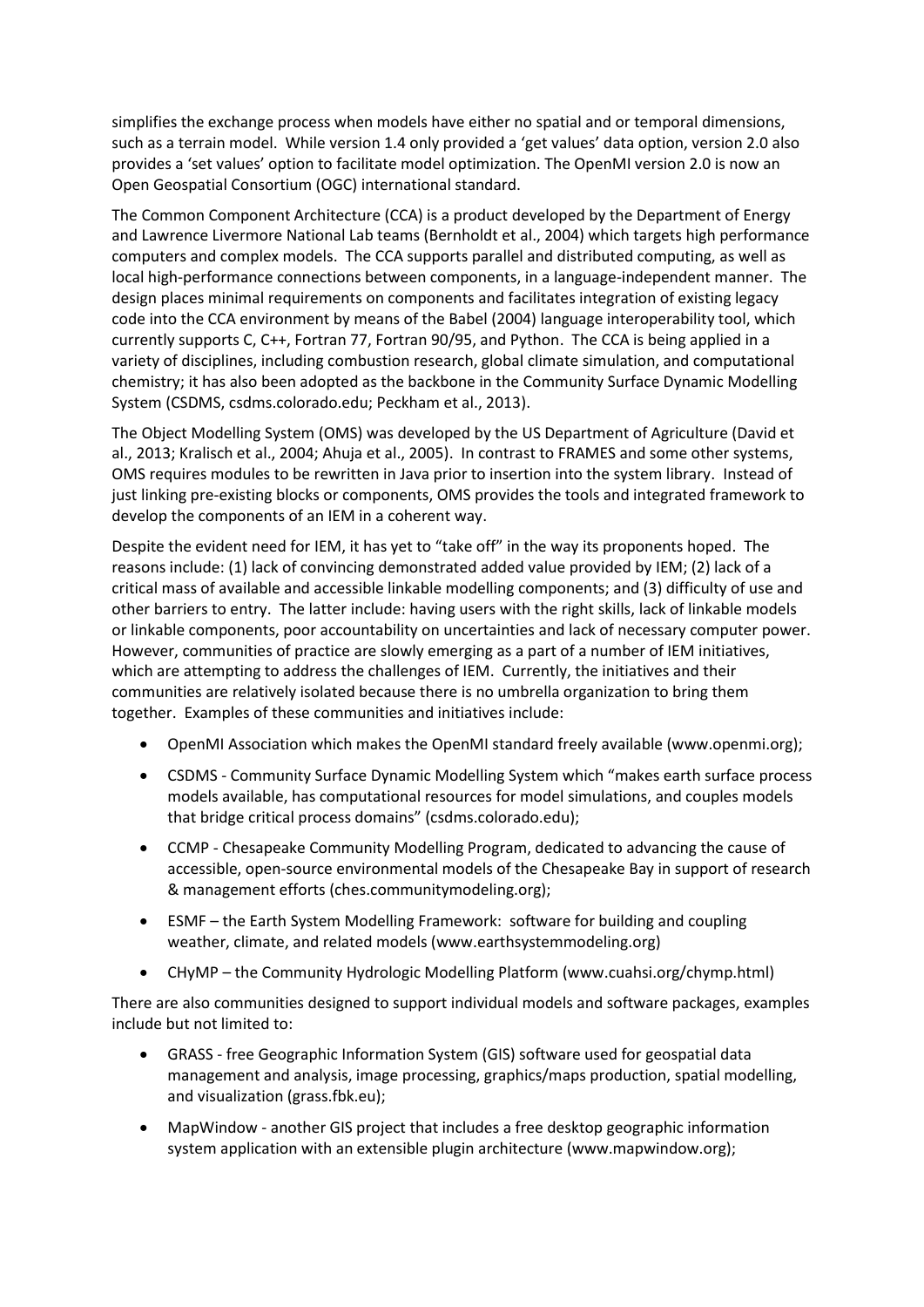ADCIRC - a system of computer programs for solving time dependent, free surface circulation and transport problems in two and three dimensions (www.unc.edu/ims/adcirc/);

There is now a need for an umbrella organization, maybe in two parts, one academic and one commercial, to coordinate these separate efforts. Collectively, they need to: raise awareness, promote interoperability between current *de facto* standards, lower the barriers to entry, and organise and fund a global research programme to accelerate innovation and the use of IEM.

#### *What are the gaps?*

As expected, the new ease of model linking has brought out new challenges many of which have yet to be addressed. An early discovery in the OpenMI-Life project was that joining models designed to operate separately can result in some or all of the models being pushed outside their design limits (ref)Sofiolea et al., 2009). For example, a hydraulic model normally used for flood studies was found to become unstable when the simulation was continued into a period of lower flows as required by the linked model. Hence when metadata standards are developed for describing models, it will be important that they indicate the assumptions made in developing the models and the circumstances they can be safely applied (Harpham and Danovaro, 2015).

As mentioned above, it was discovered in an OpenMI-Life case study on the Pinios River catchment (refMakropoulos et al., 2010) that the design criteria used by different disciplines for same process could differ. Clearly it will be important for modellers to resolve such differences if they are able to draw any useful conclusion from the linked model. When existing models of an area are linked, the geographical extent and representation of the two models are often slightly different. At present, there is little understanding of the impact of these differences on the results. Similarly, the effects of linking models running at different time steps are not fully appreciated. Currently there are few validation checks ensuring that links between models are valid. This is intentional and leaves the modellers free to make any connection they wish. However, there are many operational contexts where it will be important that the risk of an invalid connection is kept a minimum. The starting point for addressing this problem will be the introduction of controlled vocabularies and later ontologies for input and output variables; the valuable preliminary work of the SEAMLESS project on ontologies for models will need to be greatly extended (van Ittersum et al., 2008).

As the Deepwater Horizon oil spill showed, there is the challenge of having a collection of linked models ready before a situation occurs (Machlis and McNutt, 2010). At present an impact has to have been anticipated before it can be modelled. Can Artificial Intelligence (AI) enable an ontology to be searched for a potential impact and be more successful than a normal human brain. Can AI be better at the identification and linkage of components and, if so, could AI be used to at least semiautomate the present manual model linking process? IEM skills are spread across different organisations, however, the communication between these groups is very poor; the resources of groups such as the Integrated Environmental Modelling Software and Systems society need to be increased so that the society can extend its reach. In the UK HR Wallingford has developed Fluid Earth (Harpham et al., 2013) for use internally and to open up the means of model linkage to other organisations. This is beginning to achieve a significant number of down loads especially in China. In the UK, it has been used on operational problems within the British Geological Survey (BGS) to help it solve advanced groundwater problems such as linking groundwater models with surface models to provide an integrated understanding of surface water driven groundwater flooding on the Oxford floodplain (Macdonald et al., 2012). It has also been used to holistically simulate groundwater processes in the Thames Basin (Mansour et al., 2013). Other commercial developers are producing similar platforms but each addressing a slightly different user need. These are the first signs of a market forming and need to be encouraged. However, despite this and other similar projects, e.g. those undertaken for OpenMI-Life - Safiolea et al. (2009), there is still a dearth of "showcase" projects which can be used to give others the confidence to join in. Demonstration projects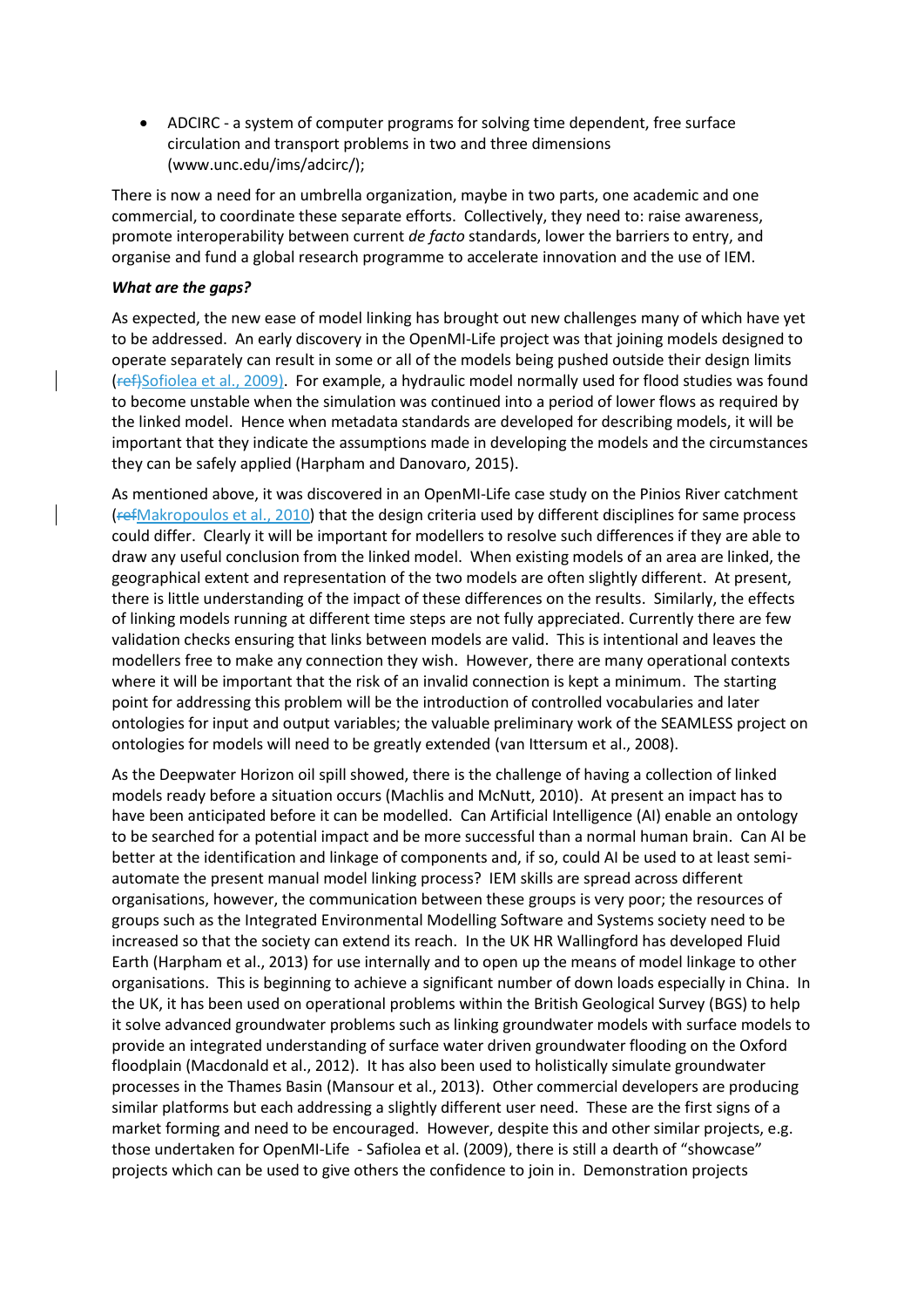probably represent the largest gap at the moment and will be a priority task in the strategy to be outlined later in this document.

One final point is the recognition of the human dimension of IEM and how complexity should be dealt with. Given that linked model instances will be more complex than the single model approaches of the past, then there needs to be a structured way to deal with complexity and in particular the "complexity paradox" (Oreskes, 2003). The latter being the innate desire of scientists to make their models more complex as a better understanding of natural systems develops. Along with this, there is an increasing need to involve stakeholders in this process and to undertake participatory modelling (e.g. Voinov et al., 2016). Any IEM development should be coupled with a critical analysis of the development of linked models and Glynn (2015) proposes a "read team" approach to ensure that IEM is applied appropriately. This uses separate teams which ensure that "groupthink" does not develop whereby an idea or approach is not properly challenged.

IEM has now reached the stage where it is ready to move out of the research arena and to be taken up by early adopters. As one modeller put it "IEM is a no brainer" (Jackson, pers comm). Whatever its current imperfections, for the moment, there does not appear to be an alternative. Therefore, we have to strive to overcome the imperfections, make it easy and safe to use and reduce the barriers to take up. In particular, it needs to be moved out into the market place where it can demonstrate its potential. It can then attract the investment that can enable it to form the basis of new industries comparable and exceeding those spawned by digital mapping and its related technologies.

## **ROADMAP**

#### *Vision*

The vision for IEM is a world where the user (who can be anyone from politician to a member of the public) can:

- articulate a problem which involves understanding and or predicting how many processes will interact in a given scenario, e.g.:
	- o Will climate change alter the frequency and magnitude of flood damage across Europe?
	- o Are the medical plans for treating X a threat to water supplies?
	- $\circ$  Will a switch to biofuels drive up the demand for water and hence energy (large amounts of energy are used in the delivery of water)?
- be guided to an appropriate set of modelling components (in some cases and for some users this can be hidden)
- be assisted to assemble the components (in some cases and for some users this can be hidden)
- run the composition (in some cases and for some users this can be hidden)
- analyse the results or be presented with an analysis
- be presented with the conclusion and if relevant information about the confidence that the user can place in that conclusion.

#### *Mission*

The mission of the IEM community is to

 Raise awareness of and build confidence in IEM by showing its utility to solve complex problems, so-called "stress test";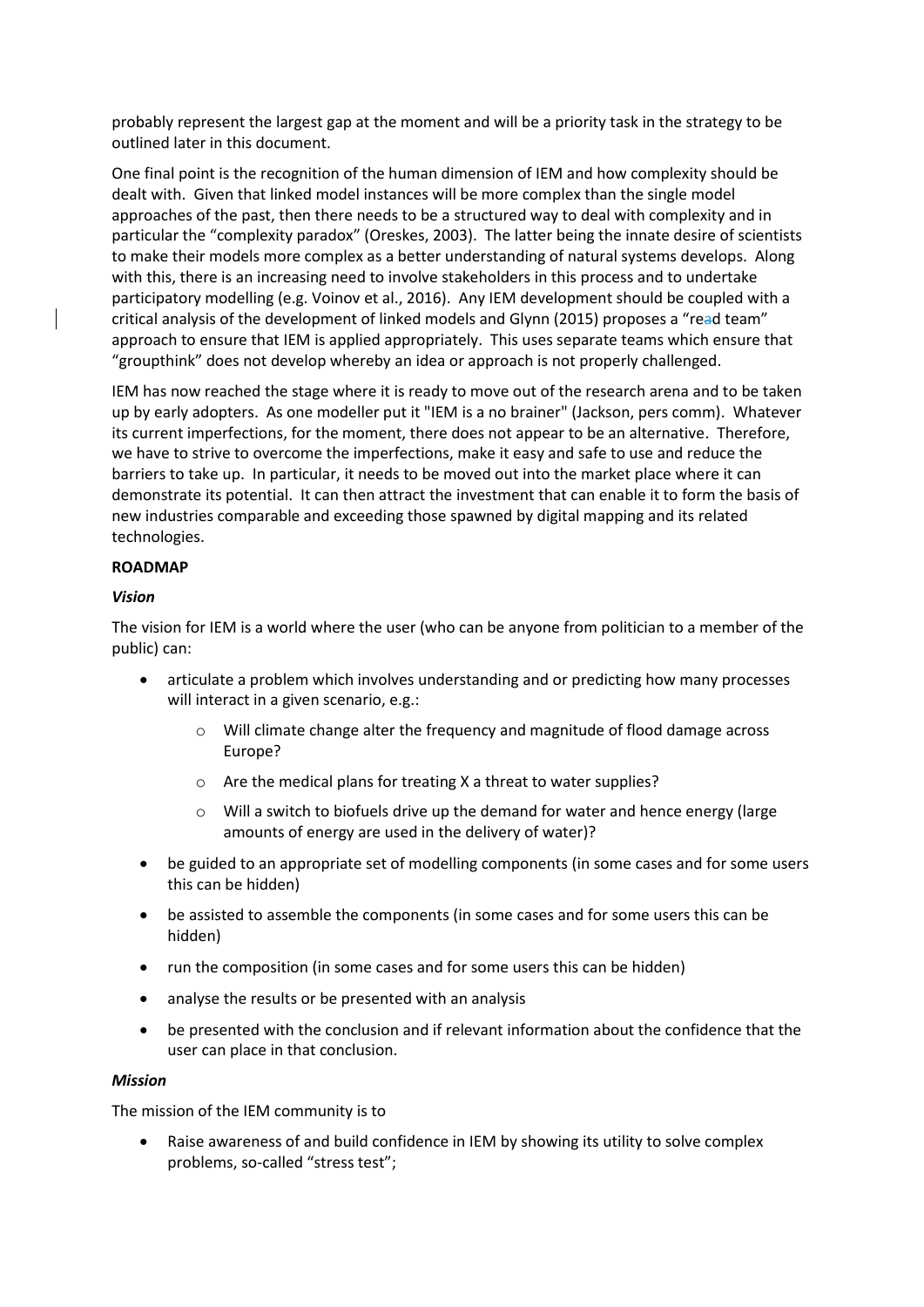- Improve the ability to understand and predict how processes, particularly environmental processes, interact;
- Create the opportunity for innovation, especially by making it possible to link models of processes from different disciplines and market sectors;
- Create new markets.

## *Strategy*

The meetings, formal and informal, of the leaders of the IEM community over the last four years have been remarkable for the degree of consensus as to what needs to be done to move IEM from the present state of the art to a technology that is widely available and accessible. The essential elements of the strategy are:

- a. Raise awareness and build confidence in IEM
- b. Ensure availability and accessibility of IEM techniques, tools and standards
- c. Establish a minimum set of standards
- d. Build the skills base
- e. Establish an underpinning R & D programme
- f. Co-ordinate and promote collaboration
- g. Increase IEM use by government, industry and the public

## **IMPLEMENTATION PLAN**

Set out below is a plan whose objective is to carry through the main elements of the IEM strategy.

## *Raise awareness and build confidence in IEM*

#### *Situation*

The leading IEM research and development organisations have begun the process of raising awareness of the benefits of IEM. The first audience has been their own managements and interestingly it has been within the commercial players that they have been most successful; indeed three are now routinely using the new technology internally. What is needed next is to raise awareness in the following areas:

- Governments
	- o In the departments responsible for business development
	- o In the departments responsible for policy development, i.e. the potential direct or indirect users and beneficiaries of IEM
	- o In the departments responsible for overseeing and funding research
- Academia
	- o The organisations responsible for developing research programmes
	- o The organisations for developing the teaching curriculum
- Government agencies and local authorities
	- o Those that undertake, provide or commission modelling and purchase modelling components and or services
- Consultants
	- o Those to whom modelling studies are outsourced
- Utilities and other commercial users of models and modelling services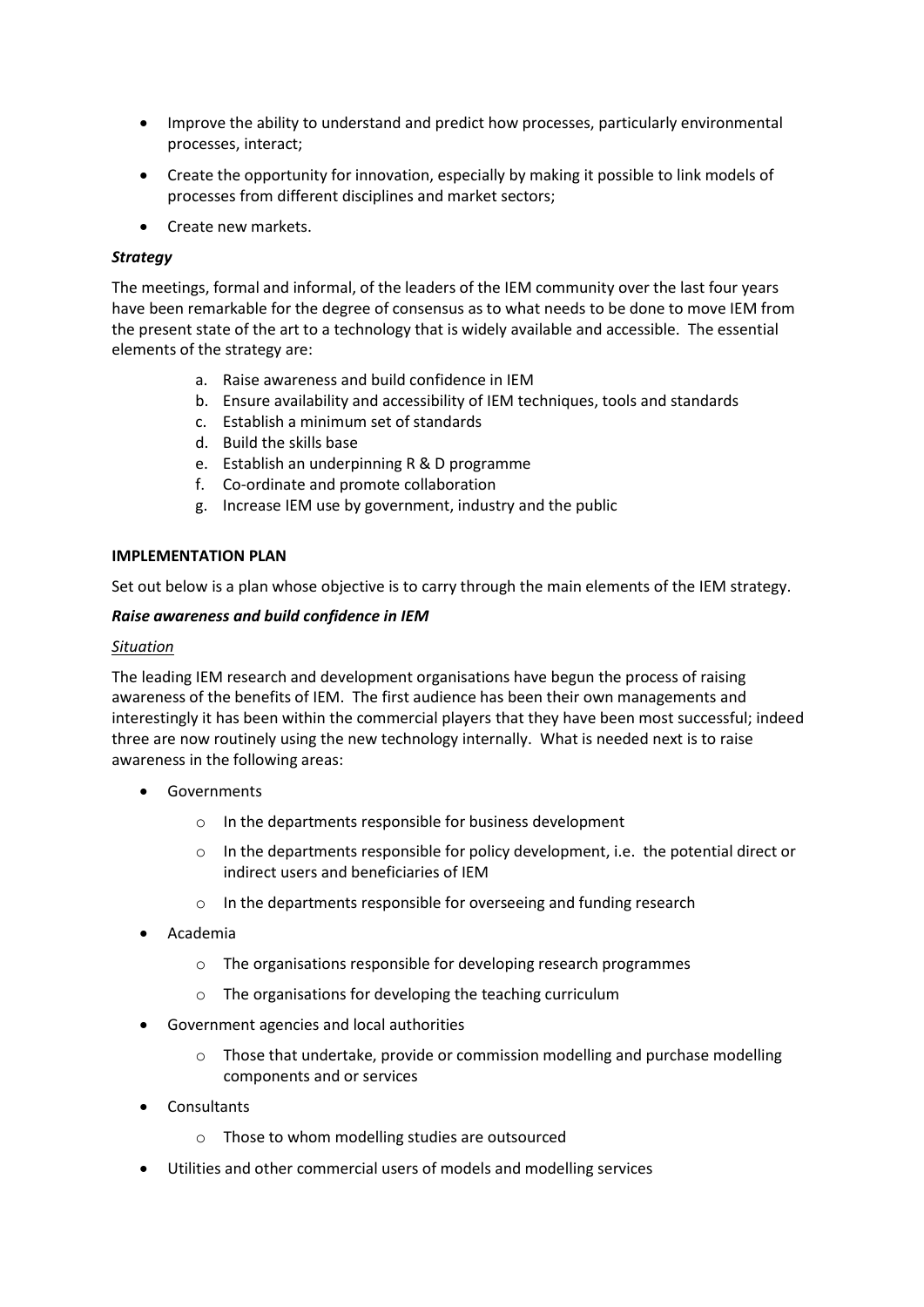Major investors

The major investors are placed last because experience suggests that they will want to see a strong demand that justifies the significant investment that will be required to take IEM from its present state to one comparable to that which now exists for GIS and location based services.

The audience will be extended later, eventually down to the public at large. It is important that at this early stage such resources as are available are focused on those who can bring about change.

It is anticipated that the various audiences may well require very different information packs ranging from case studies to business plans.

## *Actions*

**Task 1:** identify and prioritise the information about IEM that each audience requires and the medium through which it will be most effectively communicated. Issues known to be of concern are:

- Integrated Environmental Modelling: What is it? What will it do for me and my organization? How will it add value?
- A wide range of demonstrations of added value illustrating: better science; better management answers (greater certainty; fewer unanticipated outcomes); increased opportunity for innovation; opportunity for wealth creation; reduced costs
- Will the ease of code reuse, reduced development time and increased efficiency produce a worthwhile return on investment?
- Will IEM results be accepted in a legal context?
- How will QA issues be addressed: transparency; audit trails; reproducibility of results?
- Reliability of IEM
- Support into the future
- Are the backers of IEM credible?
- What is the business plan for developing an IEM market?

**Task 2:** generate the information. It is expected that the highest priority requirement will be for a wide range of case studies/exemplars.

## **Task 3:** disseminate the information

## *Ensure availability and accessibility of IEM techniques, tools and standards*

## *Situation*

Currently, only a first generation of IEM tools, standards and a small set of applications can be said to be available. They are only accessible to a small community of modellers with the skills to use them. Development of a supply chain and market is now needed to enable the delivery of IEM technologies to a broader set of end users. These users can be found in organisations faced with challenges whose resolution requires understanding of many interacting processes. In most cases these organisations are unaware of the advances in IEM technology and certainly do not have the inhouse skills to apply them. The same is true of the consultants who provide them with knowledge and expertise, though they could come up to speed quickly if the necessary incentives were in place. The short term strategy is therefore for the developers of IEM to provide IEM support services to those needing to grow IEM expertise or use. These services range from training to undertaking IEM aspects of particular projects. Some may well follow the Environmental Systems Research Institute (ESRI) model in which ESRI makes their software available to the academic community at very advantageous prices. This pays significant dividends later when those students with their GIS skills move out into industry and understandably recommended buying ESRI software. Engagement with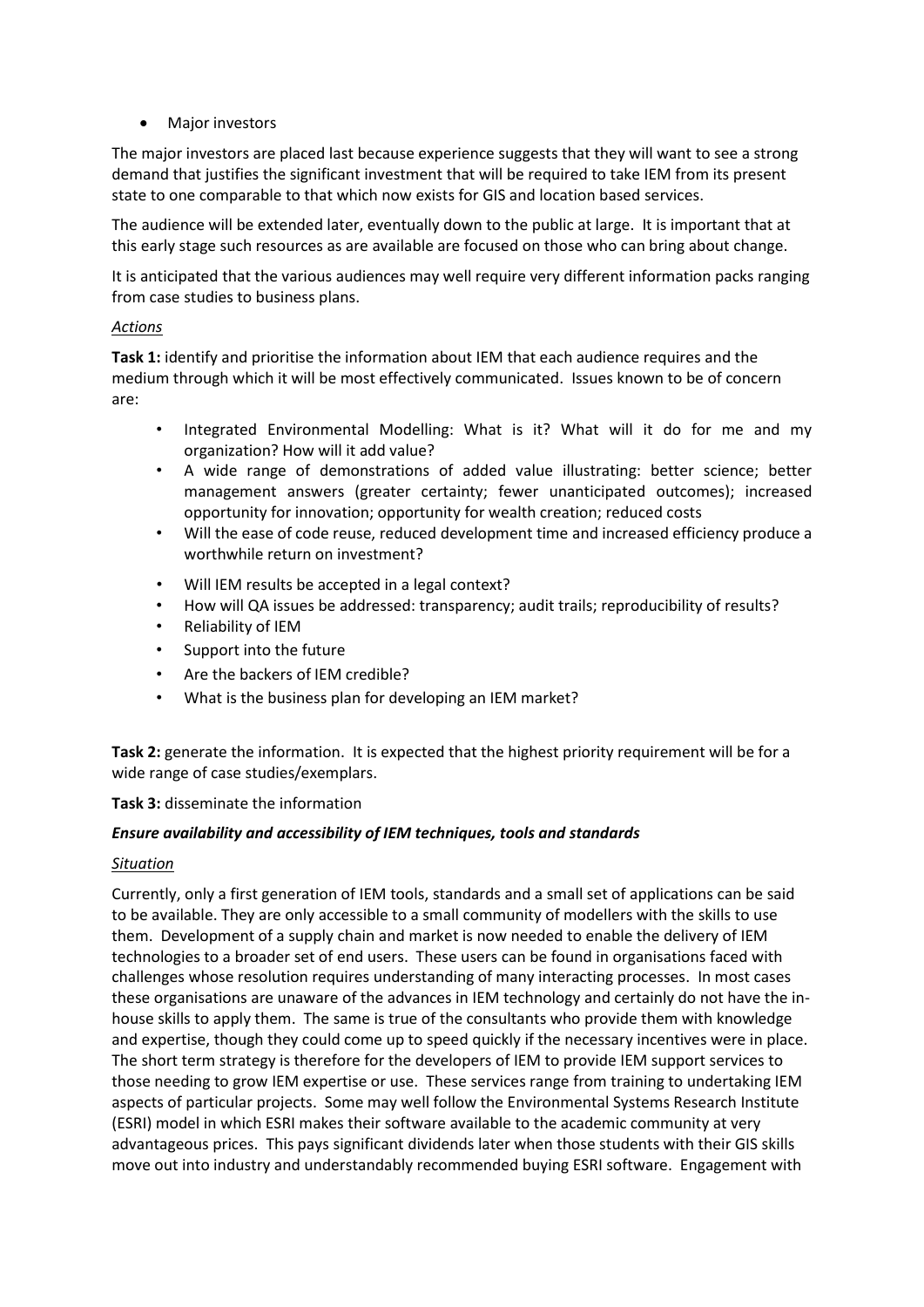the academic community is important; only they have the resources to produce graduates in the numbers required. That said, it will be important to consider how remote learning can also be exploited to quicken the pace of growth.

The success of IEM is totally dependent on achieving interoperability and communication between people and between modelling components. In a global development exercise such as will be needed to get IEM off the ground, standards will be key to success. To ensure that standards do not become a barrier either to development or to entry to the market place, there is a consensus view that all the key IEM standards should be 'Open Standards'. For similar reasons the OpenMI Association and others have made their IEM tools and platforms open source and the strategy is to encourage others to do the same. In this way, the barriers to entry for new comers are kept low. All that is needed to join the IEM community is a PC and an internet connection.

For those who want to apply IEM for themselves, the cost of purchasing IEM applications can be a deterrent. One option to reduce the cost and encourage participation is to provide access through web services or the cloud. This is clearly only an option where the data volumes exchanged between components is low. There are many such instances, and as line speeds increase it will become feasible in more situations. The approach has the advantage of leaving software and data with the people in a position to maintain it.

Whilst ease of use has been transformed in the last decade, there is still a long way to go before the ease of use of IEM matches that of office software such as word processors, spreadsheets or GIS. However, ease of use has been identified as a major barrier to uptake and therefore a priority for action.

#### *Actions*

**Task 1:** Increase the availability of IEM by:

- Creating an open source and commercial IEM market place for:
	- o IEM modelling components
	- o IEM modelling tools
	- o IEM modelling expertise
	- o Related data
	- o IEM compliance testing
	- o Encouraging the development of new and upgraded models and applications as linkable components
	- o Encouraging the development of 'adapters' that will allow modelling components using different data exchange interface to be linked and so increase the size of the pool of linkable models.

**Task 2:** Increase the accessibility of IEM to users by:

- Improving the ease of use of IEM tools and techniques by:
	- o Developing the means of finding linkable models (see model meta data standard below)
	- o Automating where practicable the process of making a model linkable
	- o Providing debugging tools
	- o Providing compliance testing tools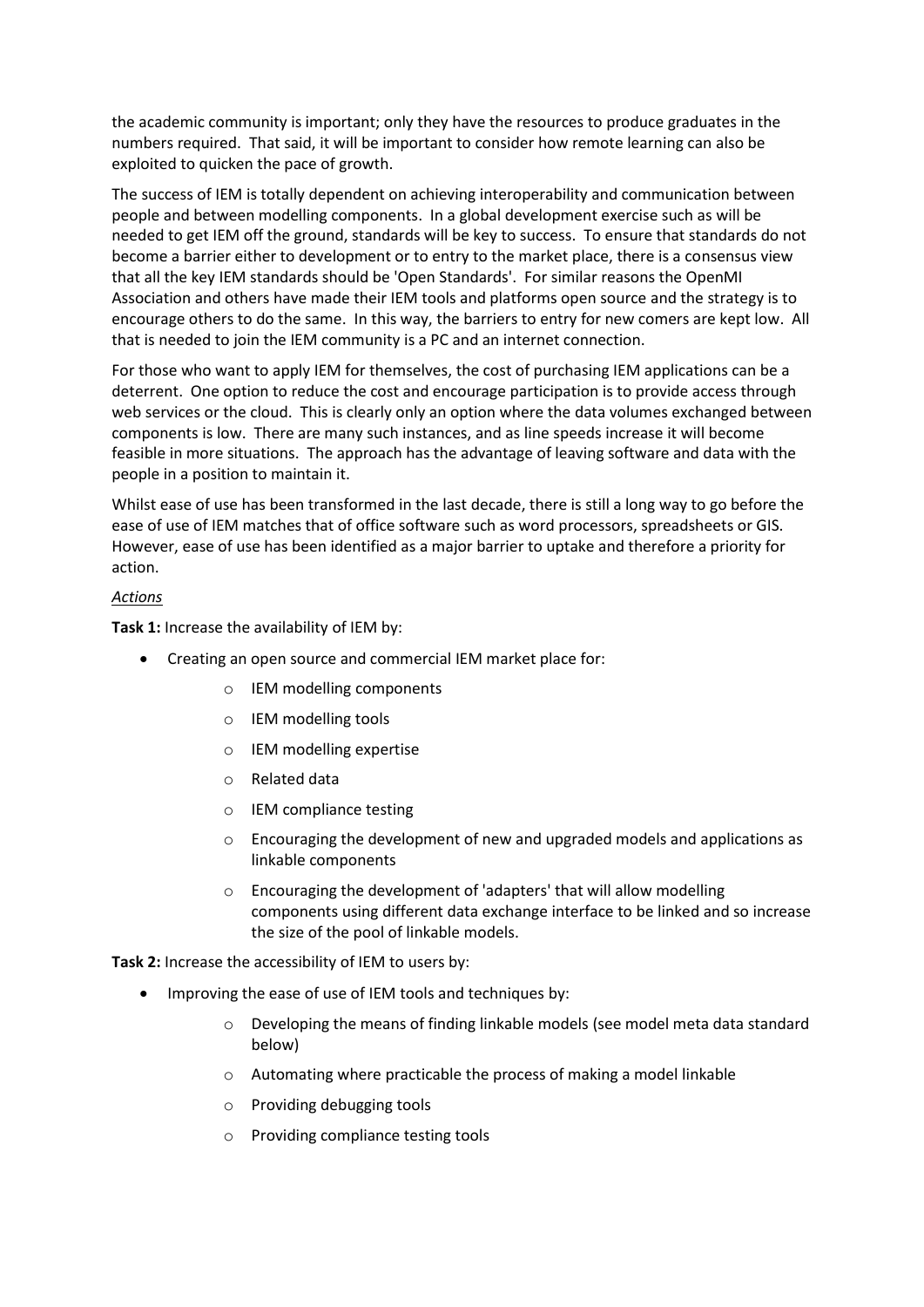- o Minimising the opportunity for error in the coupling process through: vocabularies, ontologies and artificial intelligence – see also Standards below.
- $\circ$  Providing adapters for spatial and temporal aggregation and disaggregation, unit conversions, interface mapping when data pass between models
- o Hiding processes and procedures irrelevant to end users
- $\circ$  Providing a wide range of exemplars which those new to IEM can easily adapt to their specific problem
- Developing tools for calibration and validation
- Providing GUI's that allow all the results from a linked model to be seen together rather than individually through the GUI of each component
- Providing training  $-$  see building the skills base below

## *Establish a minimum set of standards*

## *Situation*

Standards for data exchange between models fall into two types. File format standards are used where models run sequentially and data exchange is affected by making the output file of one model the input file of the following model. WaterML (Taylor et al., 2012) is an example of such a standard. Where models run in parallel with data exchange happening time step by time step and the exchange takes place in memory, then interface standards are used.

To date standards work in IEM has been focused on developing interfaces for run time data exchange between models. A number of *de facto* standards have emerged, of which one, the Open Modelling Interface (OpenMI), is approved as an international standard by the Open Geospatial Consortium. These informal standards have emerged to serve different modelling communities for example climate, ocean modellers and water industry modellers. The OpenMI arose from the European Commission's programme of underpinning research in support of the Water Framework Directive and the implementation of its policy of an integrated approach to water management across Europe. None of these standards purports to be the ultimate answer to all modeller's needs and much further work will be required; though for the moment it is probably more important to grow the set of linkable models and for the time being create adapters that can link models following the different interface standards – see 'Ensure availability and accessibility of IEM techniques, tools and standards', Task 2 above.

No other IEM standards have yet emerged but the need for them is widely recognised. Now that interface standards are widely used within IEM, the next priority is for a minimum standard for the description of models and modelling components. The need to standardise the descriptions of linkable modelling components arises for several reasons:

- Models are developed across the world by independent groups. If their basic descriptions are published in a common format, it will greatly increase the chances of users, who are also dispersed, finding the components that most closely match their needs.
- The nearest equivalents to a model metadata standard are the metadata standards for describing datasets. However, these were conceived before the needs of model linking emerged. They will need to be built upon and extended to accommodate a description of the model or component process and descriptions the inputs and outputs. It will be important that these descriptions are structured for both human and machine searching.
- The model metadata standards will have a key role in automating the construction of model chains.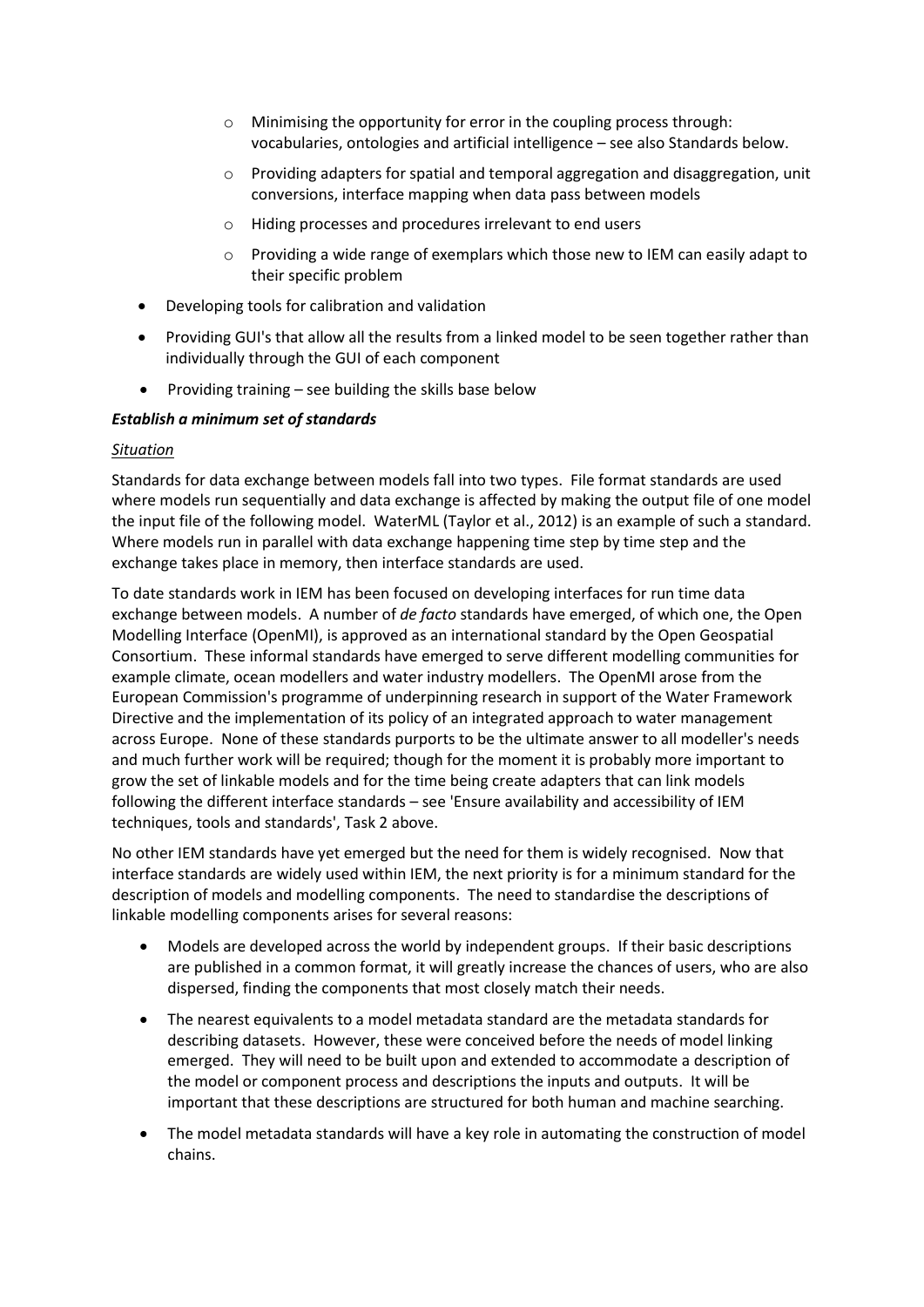The model metadata standards will have a key role in reducing the chances of making invalid links between models.

A foreseeable problem in model linking is that even within disciplines the interpretation of the terms used for input and output variables is often highly context specific. When interpretation across disciplines and across natural language boundaries the opportunity for misunderstanding and hence invalid connections between models is considerable. For situations where it is critically important that such misunderstanding does not occur, it will be essential that clear definitions of input and output variables are provided, ideally in both human and machine readable forms and that such variables are assigned globally unique identifiers.

## *Actions*

**Task 1:** define the purpose of and functions to be supported by a model metadata standard.

**Task 2:** identify the minimum sets of requirements for the description of a modelling component.

**Task 3:** draft a model metadata standard following the OGC standards template.

**Task 4:** define the purpose of a controlled vocabulary for model component input and output variables

**Task 5:** adopt, adapt or conceive a design for a controlled vocabulary appropriate to the needs of IEM.

**Task 6:** Research the use of ontologies and artificial intelligence as future options to replace controlled vocabularies and for underpinning improved ways of searching for models and building model chains.

## *Build the skills base*

#### *Situation*

When viewed on a world scale and against for example, GIS, IEM skills are concentrated in a relatively small set of groups almost all in the research sphere. For IEM to become widely taken up within a reasonable time span, say  $5 - 10$  years, all modern channels of communication need to be exploited to disseminate this new knowledge and skills into the wider community. At the time of writing, these could include:

- Inclusion in appropriate university courses at undergraduate and postgraduate level as specialist modules
- E-learning courses
- Summer schools
- Commercial training packages

The process could be stimulated if the IEM product developers were to make versions of their software available under academic licences. It would be similarly helpful to the course developers if any existing teaching aids could be made available to the universities.

## *Actions*

**Task 1:** identify a set of universities interested in developing IEM courses.

**Task 2:** identify IEM developers willing to make available software and training material.

**Task 3:** Develop and deliver course material.

**Task 4:** Develop equivalent e-learning course material and publish it on the web.

## *Establish an underpinning R & D programme*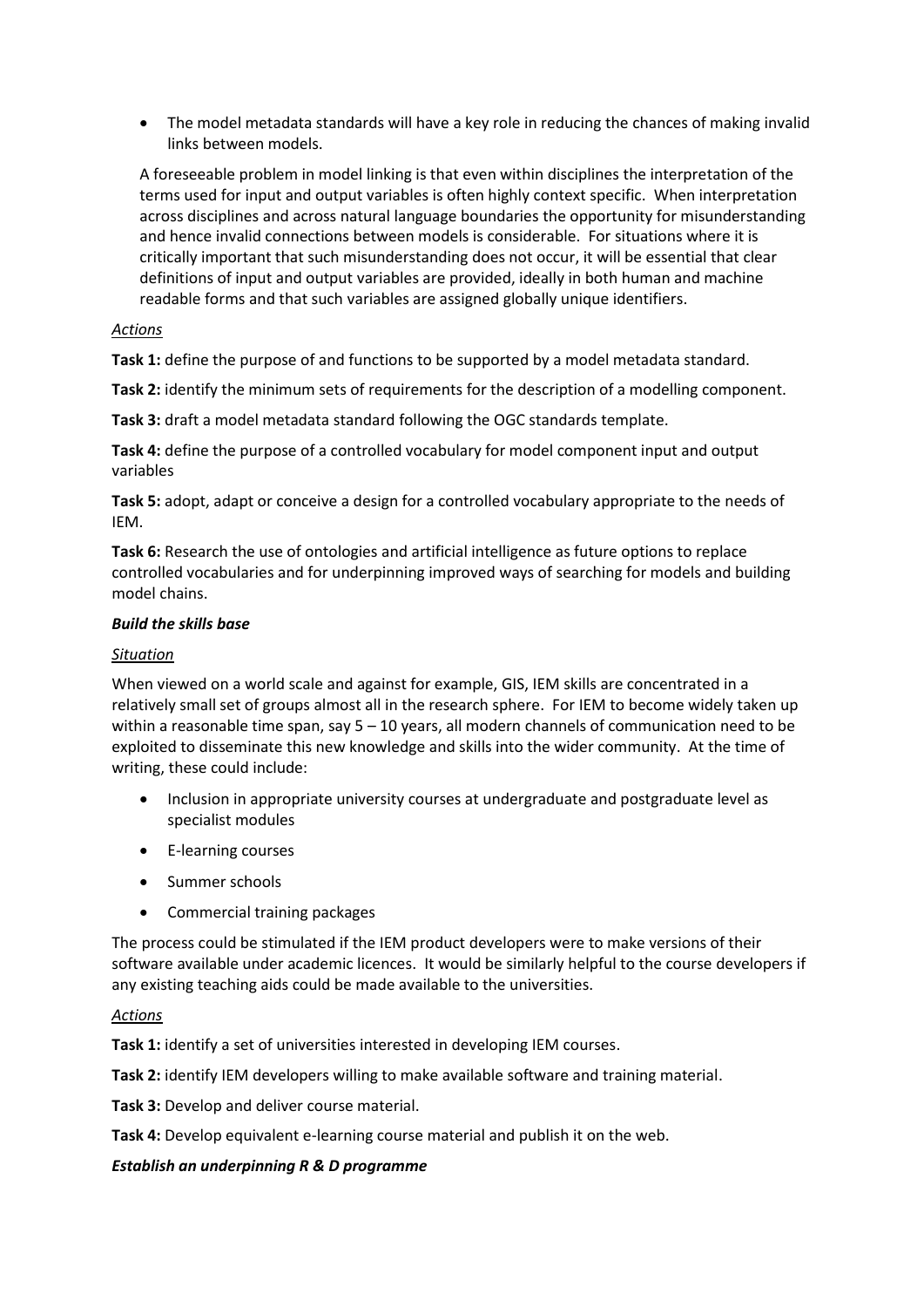## *Situation*

While there has been very significant research investment in the design and development of particular models, there has never been a research programme specific to the issues that arise when two or more are brought together. These could be technical, commercial or legal.

Operational trials for IEM are revealing a large number of often small but important problems that need to be addressed and handled by IEM tools and applications. A typical example might be instability at the point where the models have been joined. Another might be the validity of linking two models whose geographical representations of the river system might not match exactly. Major issues are how to automate the process of finding and linking modelling components. At present, someone must have thought of a potential impact before it can be modelled and assessed. Could artificial intelligence improve on our present ability in this field? These problems need to be catalogued and made the subject of a number of research programmes to be carried out at whichever is the appropriate level – MSc, PhD or postgraduate; national, major EC programme within, say, Horizon 2020 or Belmont Forum funded.

The unknowns are not confined to the technical arena. Although the commercial and legal problems that arise when products from different suppliers are brought to together are not new, they are new for model developers and vendors. No one is yet sure whether linking models will create a set of problems for which there as yet are no precedents for managing.

When the development of IEM began to accelerate around 2000, there was a long period of uncertainty as to who was the 'end user' for the work being undertaken. Although there is a feeling that there is now a better understanding of how an IEM market place could operate, this has never been subjected to professional market research. If the parallels with digital mapping are valid, then the potential future market for IEM products and expertise is very large. It seems logical therefore that there should be series of first exploratory and then more detailed research exercises to assess the market and to recommend how it can be grown, and the investment required to realise it, found.

## *Actions*

**Task 1:** set up a process for cataloguing known IEM problems.

**Task 2:** find suitable funding agencies.

**Task 3:** draft and issue calls for proposals.

**Task 4:** ensure results are published.

## *Co-ordination and promotion of collaboration*

## *Situation*

It has become clear that there are "islands of excellence" emerging all around the world related to integrated environmental modelling (IEM). For example, in Europe, the OpenMI Association is championing the use of the OpenMI standard for linking models at run-time. In the US, FRAMES is being developed by the US Environmental Protection Agency (US EPA), Common Component Architecture (CCA) by the Community Surface Dynamics Modeling System (CSDMS), and Object Modeling System (OMS) by the US Department for Agriculture (USDA). The complete list is too long to enumerate here; however, the shared objective of all these initiatives is to enable us to better understand and predict the wider implications of environmental events and their management. Various meetings have been held to bring these communities together:

- Environmental Software Systems Compatibility and Linkage Workshop (March 2000)
- Integrated Modeling for Integrated Environmental Decision Making (January 2007; US EPA, 2008)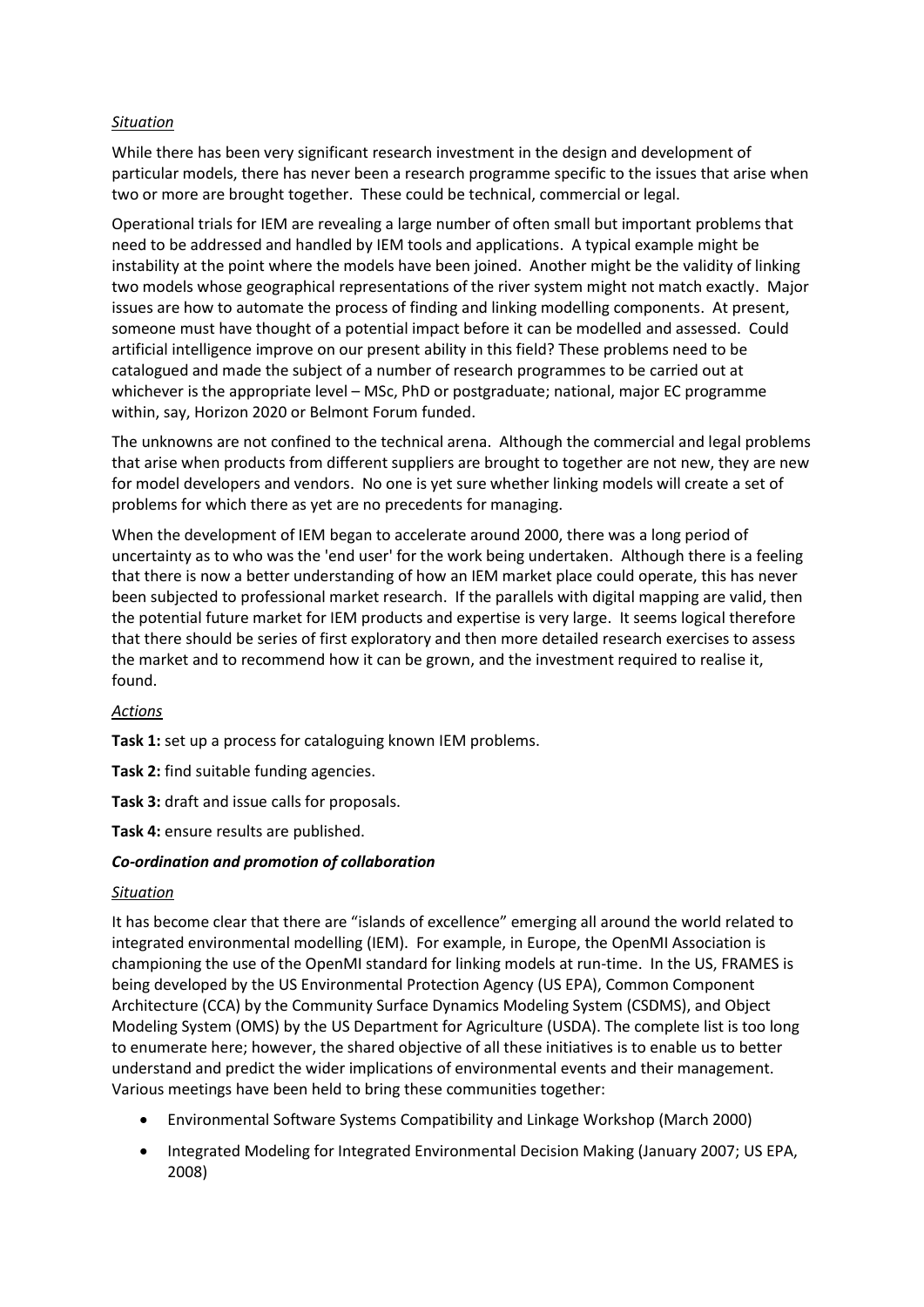- Collaborative Approaches to Integrated Modeling: Better Integration for Better Decision-Making (December 2008)
- iEMSs 2010 Conference: Workshop: The Future of Science and Technology of Integrated Modeling (July 2010, Voinov et al., 2010)
- Washington Summit December 2010 that brought these parts of the community together (Moore and Hughes, 2012).
- Arlington Workshop: March 2012 developing a roadmap implementation plan.

From these meetings and others it is clear that there is a nascent community dedicated to using IEM and addressing its challenges.

## *Action*

Task 1: Ensure that the community meets regularly by arranging relevant workshops, conferences or special sessions within existing conferences

Task 2: Promote a Community of Practice for researchers within IEM

Task 3: Utilise existing organisations such as the OGC to provide the forum for meetings

Task 4: Create a business club to allow commercial organisations to communicate

## *Grow take up by government, industry and the public*

## *Situation*

The first tranche of models and modelling tools have reached the stage of being 'near market ready' and suitable for first application by early adopters. They are out of the research phase and have been tested under operational conditions, for example, by the OpenMI-Life project (OpenMI, 2009). As has been explained, there is as yet little IEM experience outside the research and development community, therefore the proposed approach to growing the uptake of IEM is as follows:

- 1. **Select**, with the aid of end users who have problems that could benefit from the application of IEM, a set of problems
- 2. **Develop** solutions for those problems based on IEM; the solutions may take the form of products (probably software) or services or a combination of the two.
- 3. Undertake the **first application** of those products and services with the end users
- 4. **Package** the solutions in ways that will allow them to be sold in different countries or climatic regions or in support of different manifestations of the same underlying problem, e.g. an agricultural flood estimation model could be repackaged as an urban flooding estimation model as the underlying equations are essentially the same.
- 5. Explore how the IEM products and services can be extended across and **replicated** in other market sectors, e.g. energy, transport and health which have very similar requirements for integrated modelling.

## *Actions*

**Task 1:** Commercialisation: identify and fill the gaps in the market

**Task 2:** Solutions: provide "off the shelf" products which can help decision-makers solve their problems

**Task 3:** Packaging: bundle up the compositions so that they can be more easily used

**Task 4:** Dissemination: promote or market the IEM products and solutions that are available.

## **SUMMARY AND CONCLUSIONS**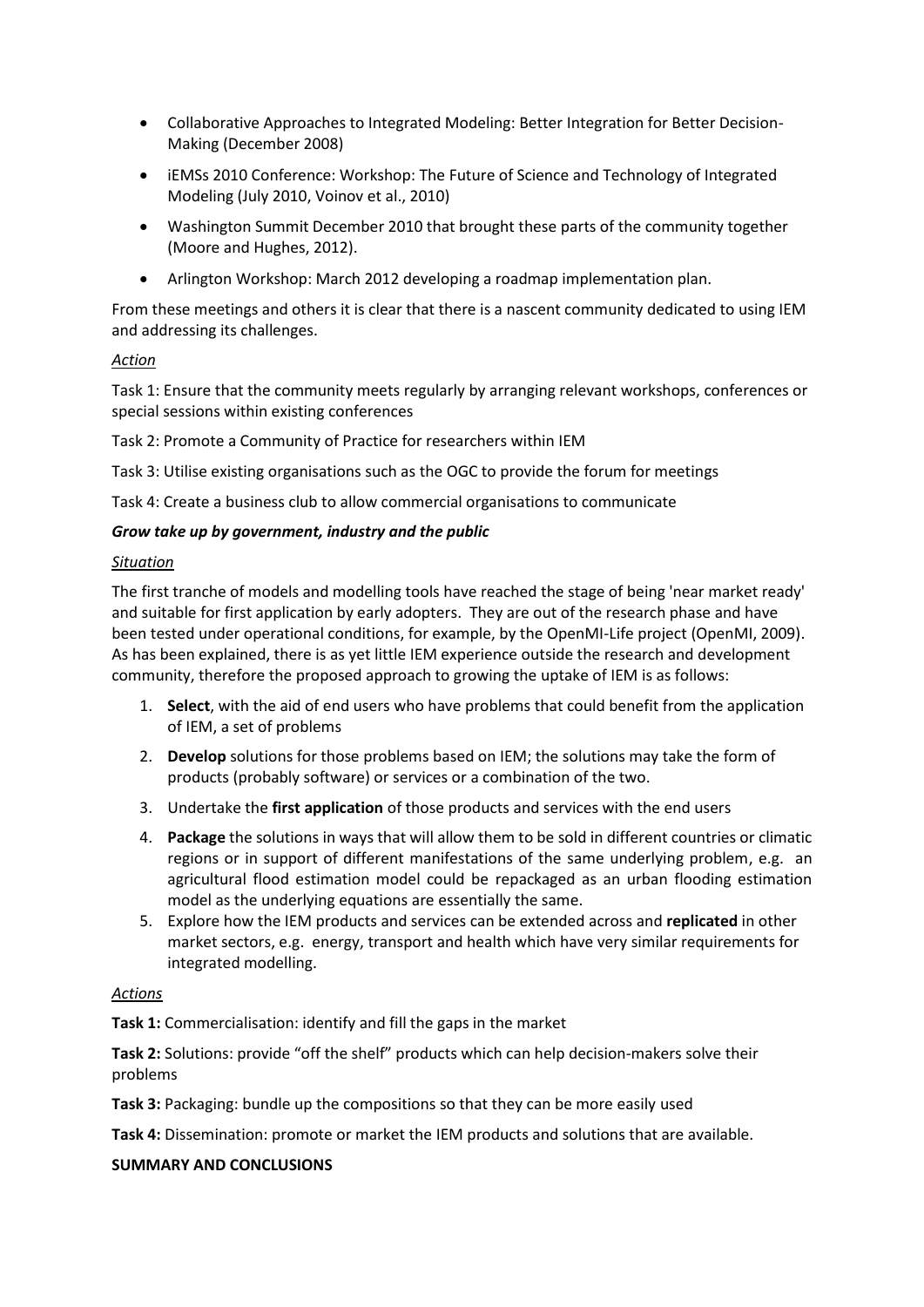IEM is essential to help solve the many problems that require an understanding of multiple interacting processes. Many such problems are described in the Belmont Forum "grand challenges" and include providing improved forecasts of future conditions within the environment, particularly with respect to global environmental change. IEM can help suggest best steps to mitigate this change.

IEM technology still requires maturation. This can be considered similar to the path that digital mapping took from its initial hesitant steps in the 1970s. This industry is now a fully-fledged field of commerce with applications that were undreamt of when the first attempts rolled off the printers. To ensure that IEM achieves the same status, the availability of linkable components needs to be improved and their interoperability along with the ability of linking them easily needs to be addressed. Additionally, the description of components along with their ease of discovery through metadata needs to be improved.

The main strands of any strategy to solve the problems of IEM are to raise awareness and build confidence in IEM; ensure availability and accessibility of IEM techniques, tools and standards; establish a minimum set of standards; build the skills base; establish an underpinning R & D programme; co-ordinate and promote collaboration; and, finally, increase use by government, industry and the public. Without the latter, then the demand for IEM will not exist. Once stakeholders and potential users start demanding the use of IEM then this will provide the "pull" for the gaps in IEM to be filled.

An important consideration is "what will success look like?" This can be imagined as a world where IEM solutions are used almost unknowingly by decision-makers of all types, from householders to governmental level. Where complex decisions are solved with its assistance and that resources are much better managed.

## **ACKNOWLEDGEMENTS**

There are many and various people to acknowledge who have contributed to the meetings that have fed into this paper. They are almost too numerous to mention. Some individuals have been mentioned in the text, and included in the references below. However, many remain un-named, for which the authors apologize.

The contribution of one anonymous reviewer and Pierre Glynn (USGS) is gratefully acknowledged. Addressing their comments improved the paper. This paper is published with the permission of the Executive Director, BGS (NERC).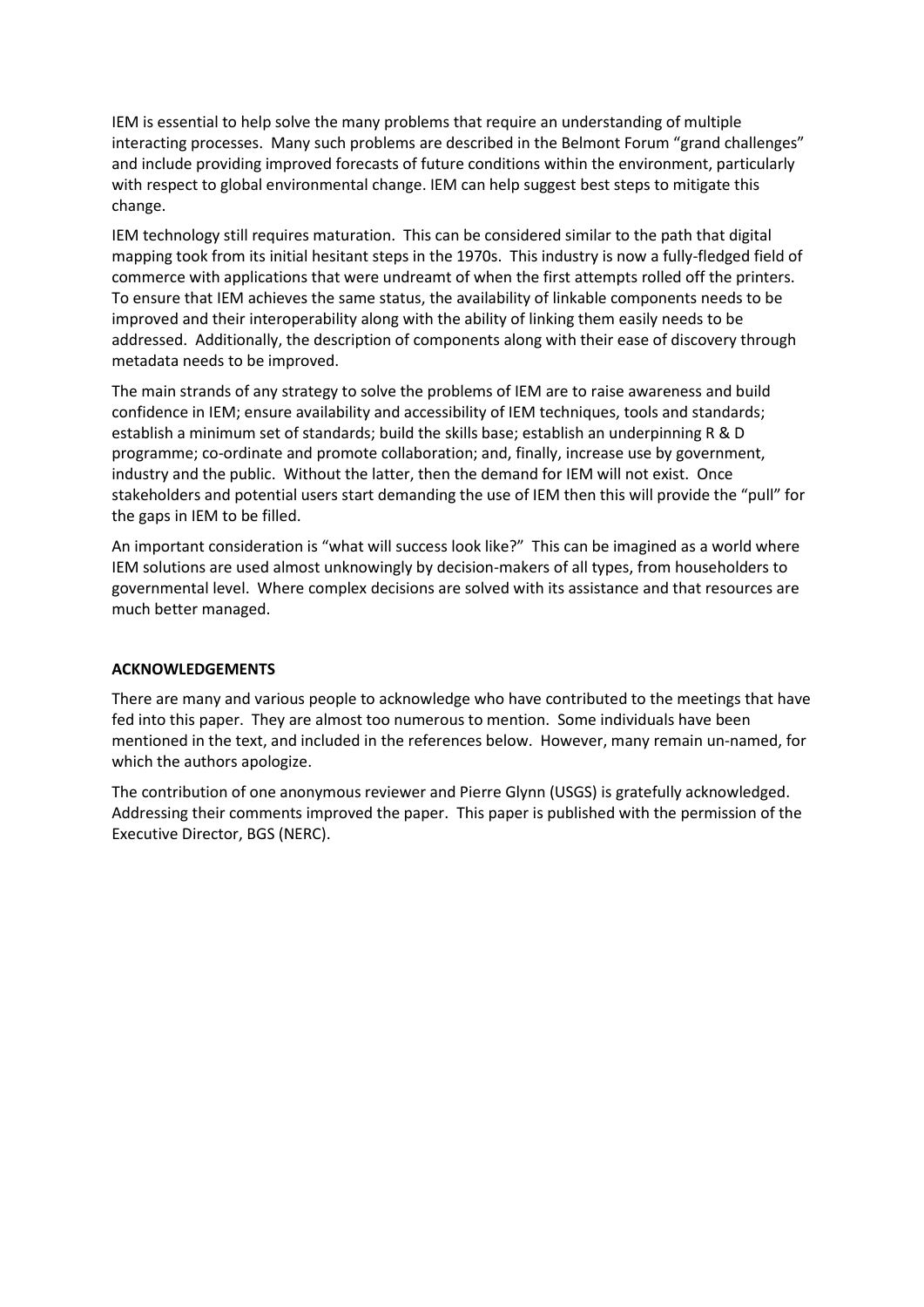### **GLOSSARY**

| <b>Term</b>      | <b>Meaning</b>                                                                                                                                                                                                                                                                                                                  | <b>Further information</b>                                                                                                                                                     |
|------------------|---------------------------------------------------------------------------------------------------------------------------------------------------------------------------------------------------------------------------------------------------------------------------------------------------------------------------------|--------------------------------------------------------------------------------------------------------------------------------------------------------------------------------|
| <b>ADCIRC</b>    | ADCIRC is a system of computer programs for solving<br>time dependent, free surface circulation and<br>transport problems in two and three dimensions                                                                                                                                                                           | adcirc.org                                                                                                                                                                     |
| <b>BIS</b>       | UK Government's Department of Business,                                                                                                                                                                                                                                                                                         | www.gov.uk/government/organ                                                                                                                                                    |
|                  | <b>Innovation and Skills</b>                                                                                                                                                                                                                                                                                                    | isations/department-for-                                                                                                                                                       |
|                  |                                                                                                                                                                                                                                                                                                                                 | business-innovation-skills                                                                                                                                                     |
| <b>BGS</b>       | <b>British Geological Survey</b>                                                                                                                                                                                                                                                                                                | www.bgs.ac.uk                                                                                                                                                                  |
| <b>CCA</b>       | Common Component Architecture                                                                                                                                                                                                                                                                                                   | www.cca-forum.org                                                                                                                                                              |
| <b>CCMP</b>      | <b>Chesapeake Community Modelling Program</b>                                                                                                                                                                                                                                                                                   |                                                                                                                                                                                |
| CHyMP            | Community Hydrologic Modelling Platform                                                                                                                                                                                                                                                                                         |                                                                                                                                                                                |
| <b>CSDMS</b>     | <b>Community Surface Dynamic Modelling System</b>                                                                                                                                                                                                                                                                               | csdms.colorado.edu                                                                                                                                                             |
| <b>CUASHI</b>    | Community of Universities for the Advancement of<br>Hydrological Sciences Inc.                                                                                                                                                                                                                                                  | www.cuashi.org                                                                                                                                                                 |
| EarthCube        | EarthCube is a community-led cyberinfrastructure<br>initiative for the geosciences.                                                                                                                                                                                                                                             | earthcube.org                                                                                                                                                                  |
| E-infrastructure | This refers to the ecosystem of resources that allows<br>distributed collaboration and computation, large-<br>scale simulation and analysis, and fast access to<br>(large) data collections (well organized according to<br>accepted standards and with rich metadata),<br>analytical and visualization services and facilities | https://www.gov.uk/governme<br>nt/uploads/system/uploads/att<br>achment_data/file/249474/bis-<br>13-1178-e-infrastructure-the-<br>ecosystem-for-innovation-one-<br>year-on.pdf |
| <b>EPSRC</b>     | Engineering and Physical Sciences Research Council                                                                                                                                                                                                                                                                              | www.epsrc.ac.uk                                                                                                                                                                |
| <b>ESMF</b>      | Earth System Modelling Framework                                                                                                                                                                                                                                                                                                | www.earthsystemmodeling.org                                                                                                                                                    |
| <b>ESRI</b>      | Environmental Systems Research Institute                                                                                                                                                                                                                                                                                        | www.esri.com                                                                                                                                                                   |
| <b>FRAMES</b>    | Framework for Risk Analysis in Multimedia<br><b>Environmental Systems</b>                                                                                                                                                                                                                                                       |                                                                                                                                                                                |
| GIS              | Geographic Information System                                                                                                                                                                                                                                                                                                   | www.esri.com/what-is-gis                                                                                                                                                       |
| <b>GRASS</b>     | Geographic Resources Analysis Support System                                                                                                                                                                                                                                                                                    | grass.osgeo.org/grass64                                                                                                                                                        |
| <b>GSFLOW</b>    | USGS coupled groundwater and surface-water flow<br>model                                                                                                                                                                                                                                                                        | water.usgs.gov/ogw/gsflow/                                                                                                                                                     |
| <b>HSPF</b>      | <b>USGS Hydrological Simulation Program - FORTRAN</b>                                                                                                                                                                                                                                                                           | water.usgs.gov/software/HSPF/                                                                                                                                                  |
| <b>ICSU</b>      | <b>International Council of Science</b>                                                                                                                                                                                                                                                                                         | www.icsu.org                                                                                                                                                                   |
| <b>ISCMEM</b>    | Interagency Steering Committee on Multi-media<br><b>Environmental Modeling</b>                                                                                                                                                                                                                                                  |                                                                                                                                                                                |
| <b>IHM</b>       | Penn State Integrated Hydrologic Model                                                                                                                                                                                                                                                                                          | www.pihm.psu.edu                                                                                                                                                               |
| <b>LOIS</b>      | Land Ocean Interaction Study - NERC funded<br>research project                                                                                                                                                                                                                                                                  | www.bodc.ac.uk/projects/uk/lo<br>is/                                                                                                                                           |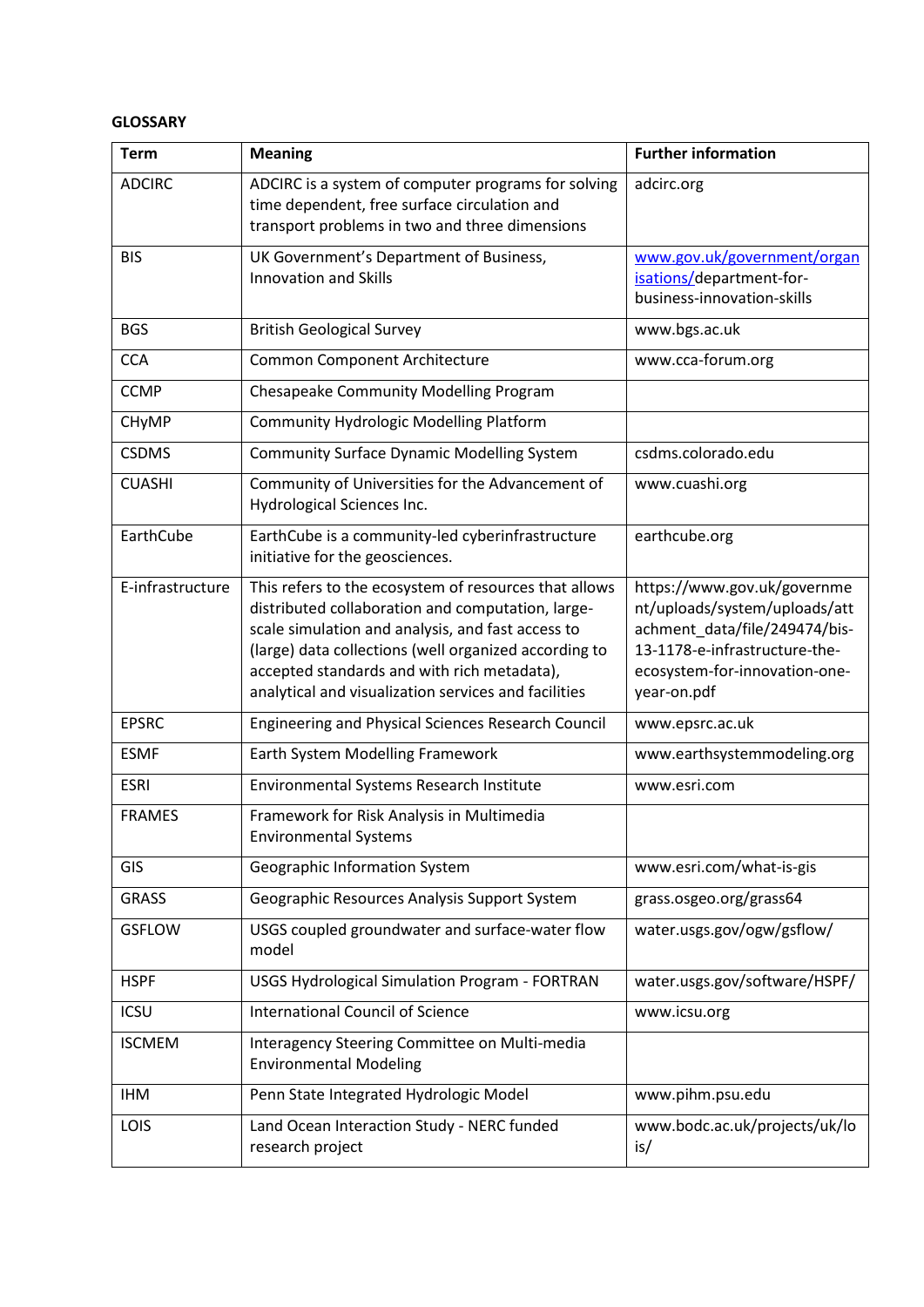| MapWindow      | GIS project that includes a free desktop geographic<br>information system application with an extensible<br>plugin architecture | www.mapwindow.org                                                          |
|----------------|---------------------------------------------------------------------------------------------------------------------------------|----------------------------------------------------------------------------|
| <b>MODFLOW</b> | <b>USGS Groundwater model code</b>                                                                                              | water.usgs.gov/ogw/modflow/                                                |
| <b>NERC</b>    | Natural Environment research Council                                                                                            | www.nerc.ac.uk                                                             |
| <b>NSF</b>     | National science Foundation                                                                                                     | www.nsf.gov                                                                |
| <b>OGC</b>     | Open Geospatial Consortium                                                                                                      | www.opengeospatial.org                                                     |
| OpenMI         | Open Modelling Interface                                                                                                        | www.openmi.org                                                             |
| <b>OMS</b>     | <b>Object Modelling System</b>                                                                                                  | http://nrrc.ars.usda.gov/Model<br>Frameworks/ObjectModelingSy<br>stem.aspx |
| <b>PRMS</b>    | <b>USGS Precipitation-Runoff Modeling System</b>                                                                                | wwwbrr.cr.usgs.gov/projects/S<br>W MoWS/PRMS.html                          |
| <b>SWAT</b>    | Soil & Water Assessment Tool                                                                                                    | swat.tamu.edu/                                                             |
| <b>USACE</b>   | United States Army Corps of Engineers                                                                                           | www.usace.army.mil                                                         |
| <b>US EPA</b>  | United States Environmental Protection Agency                                                                                   | www.epa.gov                                                                |
| <b>USGS</b>    | United States Geological Survey                                                                                                 | www.usgs.gov                                                               |
| <b>VPH</b>     | Virtual Physiological Human                                                                                                     | www.vph-institute.org                                                      |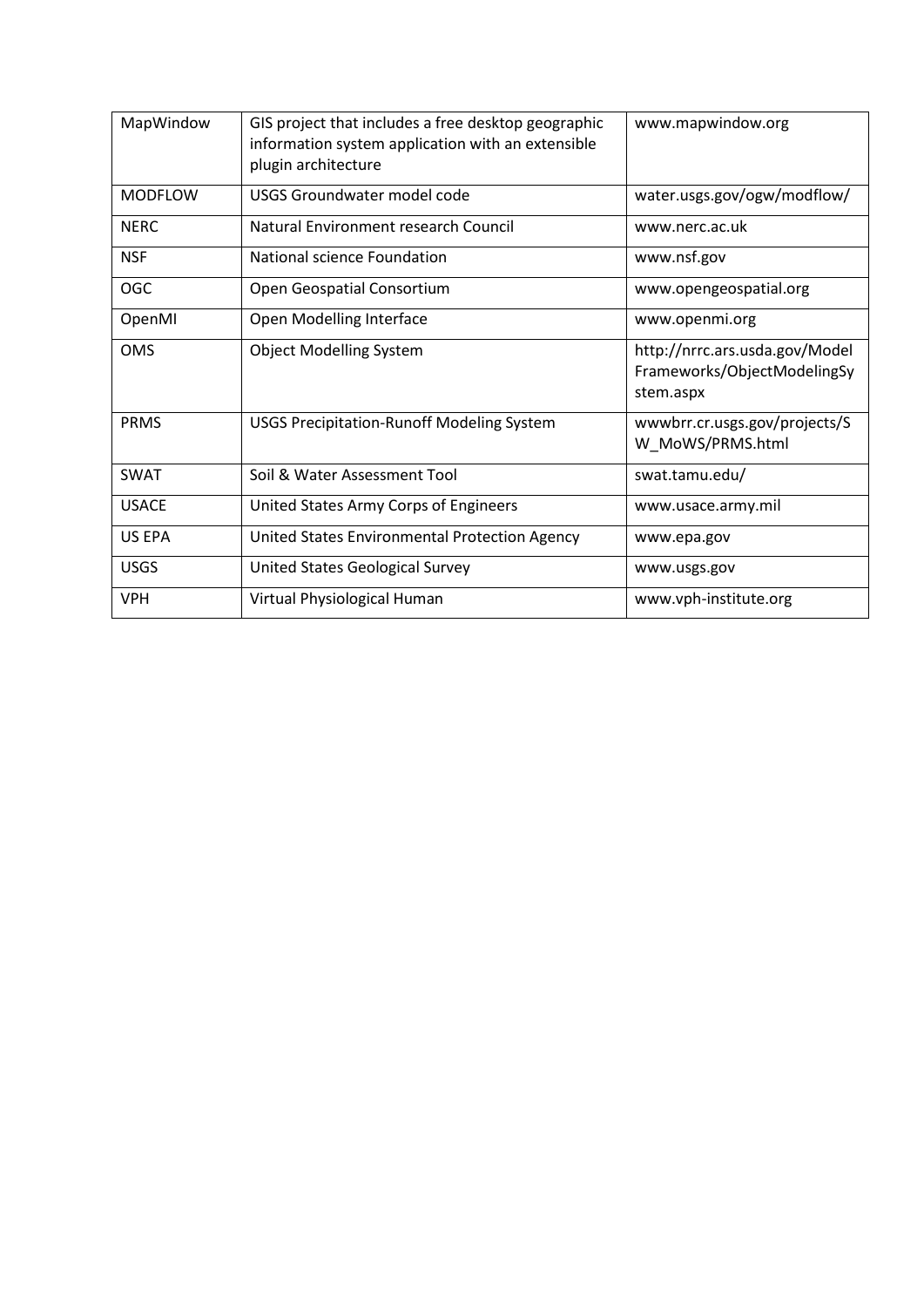#### **REFERENCES**

Ahuja, L.R., Ascough II, J.C., David, O., 2005. Developing natural resource models using the object Modelling system: feasibility and challenges. Advances in Geosciences 4, 29e36. http://hal.archives-ouvertes.fr/docs/00/29/68/06/PDF/adgeo-4-29-2005.pdf.

Argent, R. M., Voinov, A., Maxwell, T., Cuddy, S. M., Rahman, J. M., Seaton, S., Vertessy, R. A., and Braddock, R. D., 2006. "Comparing modelling frameworks – A workshop approach." Environmental Modelling & Software, 21(7), 895-910.

Argent, R.M., Perraud, J.-M., Rahman, J.M., Grayson, R.B., Podger, G.M., 2009. A new approach to water quality modelling and environmental decision support systems. Environmental Modelling & Software 24 (7), 809e818.

Arnold, J. G. and Srinivasan, R. and Muttiah, R. S. and Williams, J. R., 1998. LARGE AREA HYDROLOGIC MODELING AND ASSESSMENT PART I: MODEL DEVELOPMENT. JAWRA Journal of the American Water Resources Association.vol. 34(1).

Babel, 2004. Lawrence Livermore National Laboratory homepage http://www.llnl.gov/CASC/components/babel.html

Babendreier, J.E., Castleton, K.J., 2005. Investigating uncertainty and sensitivity in integrated, multimedia environmental models: tools for FRAMESe3MRA. Environmental Modelling & Software 20 (8), 1043e1055.

Barthel, R., Janisch, S., Schwarz, N., Trifkovic, A., Nickel, D., Schulz, C., Mauser, W., 2008. An integrated modelling framework for simulating regional-scale actor responses to global change in the water domain. Environmental Modelling & Software 23 (9), 1095e1121.

Bastin L,, Cornford D., Jones R., Heuvelink G.M.B., Pebesma E., Stasch C., Nativi S., Mazzetti P., Williams M.. 2013. Managing uncertainty in integrated environmental modelling: The UncertWeb framework. Environmental Modelling & Software, 39. Pp 116-134.

Bernholdt, D.E., B.A. Allan, R. Armstrong, F. Bertrand, K. Chiu, T.L. Dahlgren, K., Damevski, W.R. Elwasif, T.G.W. Epperly, M. Govindaraju, D.S. Katz, J.A. Kohl, M., Krishnan, G. Kumfert, J.W. Larson, S. Lefantzi, M.J. Lewis, A.D. Malony, L.C., McInnes, J. Nieplocha, B. Norris, S.G. Parker, J. Ray, S. Shende, T.L. Windus and S. Zhou, 2004..A component architecture for high performance scientific computing, International Journal of High Performance Computing Applications https://e-reportsext.llnl.gov/pdf/314847.pdf ACTS Collection Special Issue, 75 pp.

BIS, 2011, A Strategic Vision for UK e-Infrastructure: A roadmap for the development and use of advanced computing, data and networks.

[https://www.gov.uk/government/uploads/system/uploads/attachment\\_data/file/32499/12-517](https://www.gov.uk/government/uploads/system/uploads/attachment_data/file/32499/12-517-strategic-vision-for-uk-e-infrastructure.pdf) [strategic-vision-for-uk-e-infrastructure.pdf](https://www.gov.uk/government/uploads/system/uploads/attachment_data/file/32499/12-517-strategic-vision-for-uk-e-infrastructure.pdf) (accessed 4th April 2014)

BIS, 2013. E-infrastructure: The ecosystem for innovation One year on, [https://www.gov.uk/government/uploads/system/uploads/attachment\\_data/file/249474/bis-13-1178-e](https://www.gov.uk/government/uploads/system/uploads/attachment_data/file/249474/bis-13-1178-e-infrastructure-the-ecosystem-for-innovation-one-year-on.pdf)[infrastructure-the-ecosystem-for-innovation-one-year-on.pdf](https://www.gov.uk/government/uploads/system/uploads/attachment_data/file/249474/bis-13-1178-e-infrastructure-the-ecosystem-for-innovation-one-year-on.pdf) (accessed 3rd March 2016)

Coppock J.T. & Rhind D.W., 1991, "The History of GIS". In Maguire D.J., Goodchild M.F., and Rhind D.W. (editors) Geographical Information Systems : Principles and Applications, Volume 1, pages 21- 43.

DAVID, O., ASCOUGH II, J C., LLOYD, W., GREEN, T R., ROJAS, K W., LEAVESLEY, G H. & AHUJA, L R. 2013. A software engineering perspective on environmental modeling framework design: The Object Modeling System. Environmental Modelling and Software, 39 201-213.

Donigian, A. S., Jr.; Bicknell, B. R.; Imhoff, J. C., 1995, Hydrological Simulation Program - Fortran (HSPF). In [Computer models of watershed hydrology.](http://www.cabdirect.org/search.html?q=do%3A%22Computer+models+of+watershed+hydrology.%22) (Ed. Singh, V. P.), pp 395-442. ISBN0- 918334-91-8

EPSRC, 2014. E-infrastructure roadmap, [https://www.epsrc.ac.uk/newsevents/pubs/e-infrastructure](https://www.epsrc.ac.uk/newsevents/pubs/e-infrastructure-roadmap/)[roadmap/](https://www.epsrc.ac.uk/newsevents/pubs/e-infrastructure-roadmap/) (accessed 3rd March 2016)

University of Osnabrück, Germany.

http://www.iemss.org/iemss2004/pdf/integratedmodelling/kralusin.pdf, 6 pp.

FRAMES, 2009 [http://www.epa.gov/ATHENS/research/Modelling/3mra.html.](http://www.epa.gov/ATHENS/research/Modelling/3mra.html)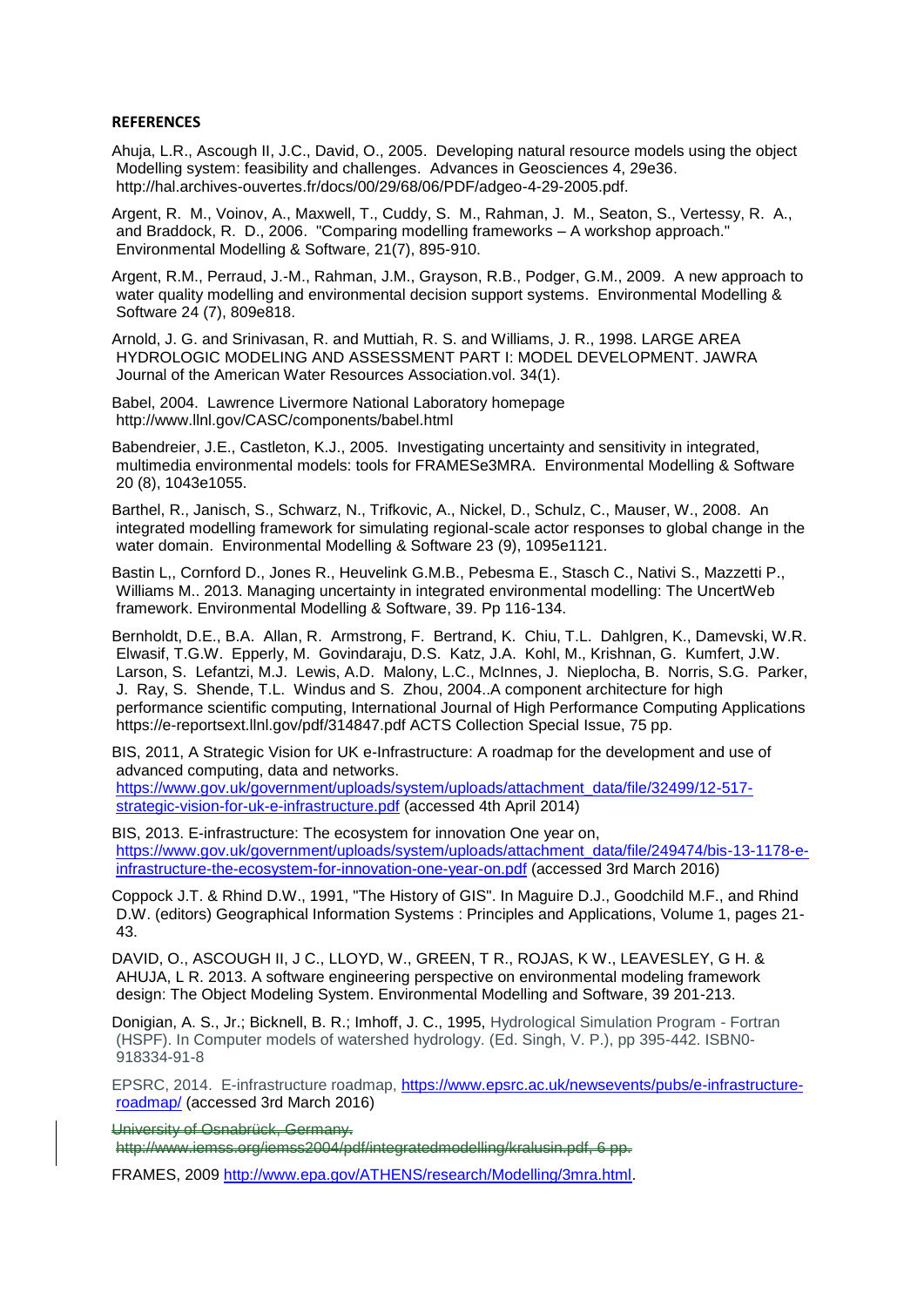Gaber N., Laniak G., and Linker L. 2008. Integrated Modeling for Integrated Environmental Decision Making. EPA100/R-08/010

Glynn, P. D. (2015). Integrated Environmental Modelling: human decisions, human challenges. Geological Society, London, Special Publications, 408, SP408-9.

Goodchild, M. F. (1988). Stepping over the line: technological constraints and the new cartography. The American Cartographer, 15(3), 311-319.

Gregersen, J. B., Gijsbers, P. J. A., & Westen, S. J. P. (2007). OpenMI: Open modelling interface. Journal of hydroinformatics, 9(3), 175-191.

Harbaugh A.W., 2005. MODFLOW-2005, The U.S. Geological Survey Modular Ground-Water Model—the Ground-Water Flow Process. U.S. Geological Survey Techniques and Methods 6-A16

Harpham Q., Cleverly P. and Kelly D., 2013. The FluidEarth 2 Implementation of OpenMI 2.0, Journal of Hydroinformatics. doi:10.2166/hydro.2013.190

Harpham, Q., & Danovaro, E. (2015). Towards standard metadata to support models and interfaces in a hydro-meteorological model chain. Journal of Hydroinformatics, 17(2), 260-274.ICSU, 2010. Earth System Science for Global Sustainability: The Grand Challenges. International Council for Science, Paris. ISBN: 978-0-930357-73-3

Jackson, C. FluidEarth meeting, 2014

Kralisch, S., Krause, P., David, O., 2004. Using the Object Modelling System for hydrological model development and application. In: Proceedings of the iEMSs 2004 International Conference. University of Osnabrück, Germany. http://www.iemss.org/iemss2004/pdf/integratedmodelling/kralusin.pdf, 6 pp.

Laniak, Gerard F.; Olchin, Gabriel; Goodall, Jonathan; Voinov, Alexey; Hill, Mary; Glynn, Pierre; Whelan, Gene; Geller, Gary; Quinn, Nigel; Blind, Michiel; Peckham, Scott; Reaney, Sim; Gaber, Noha; Kennedy, Robert; Hughes, Andrew. 2013 Integrated environmental modeling : a vision and roadmap for the future. Environmental Modelling & Software, 39. 3-23. 10.1016/j.envsoft.2012.09.006

LLOYD, W., DAVID, O., ASCOUGH II, J C., ROJAS, K W., CARLSON, J R., LEAVESLEY, G H., KRAUSE, P., GREEN, T R. & AHUJA, L R. 2011. Environmental modeling framework invasiveness: Analysis and implications. Environmental Modelling & Software 26, 1240-1250.

Macdonald, D.; Dixon, A.; Newell, A.; Hallaways, A.. 2012 Groundwater flooding within an urbanised flood plain. Journal of Flood Risk Management, 5 (1). 68-80. 10.1111/j.1753-318X.2011.01127.x

Machlis, G. E., & McNutt, M. K. (2010). Scenario-building for the Deepwater Horizon oil spill. Science, 329(5995), 1018-1019.

Makropoulos, C., Safiolea, E., Baki, S., Douka, E., Stamou, A., & Mimikou, M. (2010, July). An integrated, multi-modelling approach for the assessment of water quality: lessons from the Pinios River case in Greece. In Proc. International Congress on Environmental Modelling and Software (iEMSs 2010), Ottawa, Canada.

Mansour, Majdi; Mackay, Jonathan; Abesser, Corinna; Williams, Ann; Wang, Lei; Bricker, Stephanie; Jackson, Christopher. 2013 Integrated Environmental Modeling applied at the basin scale: linking different types of models using the OpenMI standard to improve simulation of groundwater processes in the Thames Basin, UK. In: MODFLOW and More 2013: Translating Science into Practice, Colorado, USA, 2-5 June 2013. (Unpublished) - http://nora.nerc.ac.uk/501789/

Markstrom, S.L., Niswonger, R.G., Regan, R.S., Prudic, D.E., and Barlow, P.M., 2008, GSFLOW-Coupled Ground-water and Surface-water FLOW model based on the integration of the Precipitation-Runoff Modeling System (PRMS) and the Modular Ground-Water Flow Model (MODFLOW-2005): U.S. Geological Survey Techniques and Methods 6-D1, 240 p.

Moore, Roger; Hughes, Andrew; (Eds) with contributions from Gaber, Noha; Geller, Gary; Glynn, Pierre; Laniak, Gerry; Voinov, Alexey; Whelan, Gene. 2012 International Summit on Integrated Environmental Modeling. US Environmental Protection Agency, 62pp. (OR/12/087) (Unpublished) http://nora.nerc.ac.uk/21007/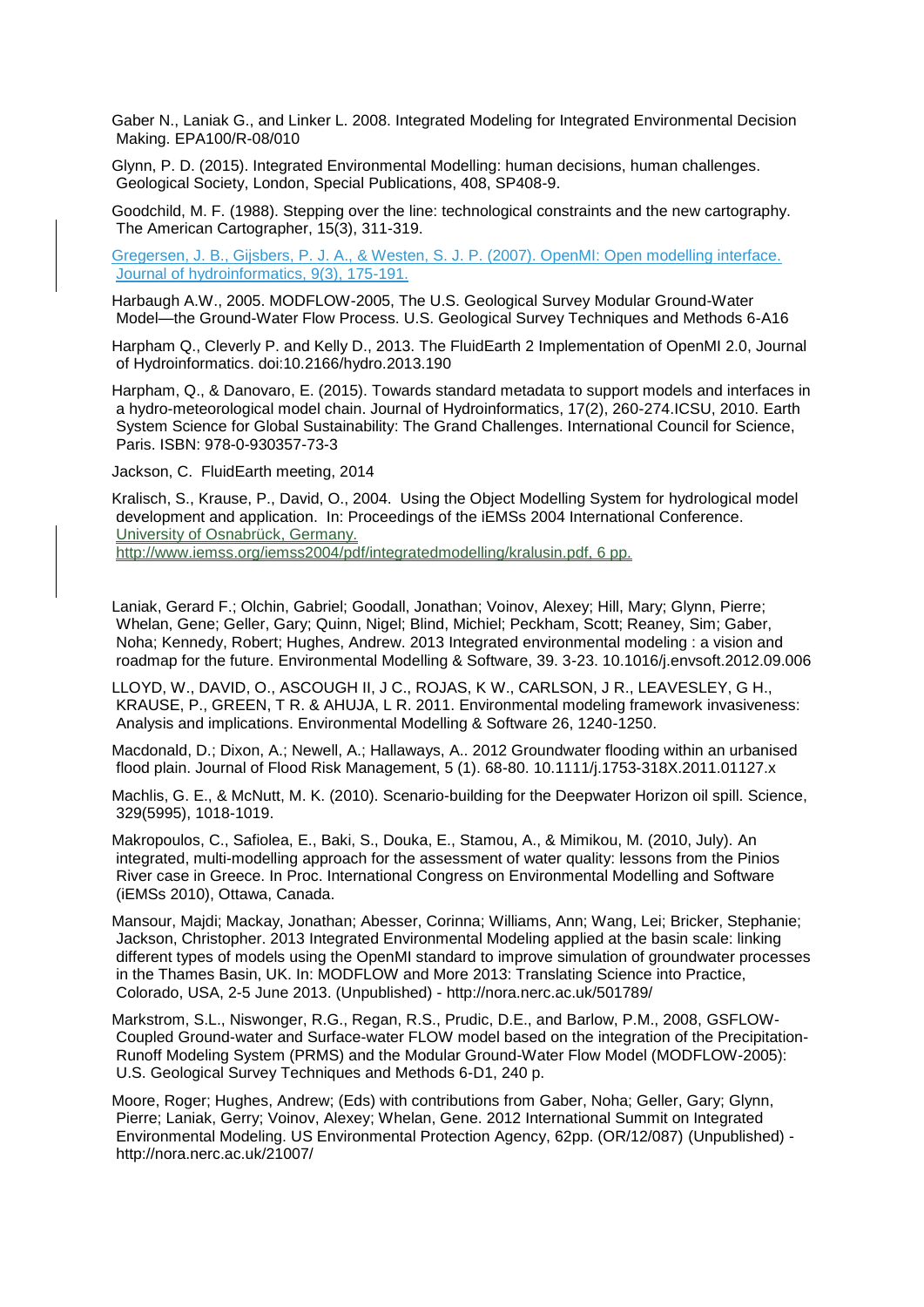Moore R., P. Gijsbers, D. Fortune, J. Gergersen and M. Blind, 2005. OpenMI Document Series: Part A Scope for the OpenMI (Version 1.0), HarmonIT

Martin K. van Ittersum, Frank Ewert, Thomas Heckelei, Jacques Wery, Johanna Alkan Olsson, Erling Andersen, Irina Bezlepkina, Floor Brouwer, Marcello Donatelli, Guillermo Flichman, Lennart Olsson, Andrea E. Rizzoli, Tamme van der Wal, Jan Erik Wien, Joost Wolf, Integrated assessment of agricultural systems – A component-based framework for the European Union (SEAMLESS), Agricultural Systems, Volume 96, Issues 1–3, March 2008, Pages 150-165, ISSN 0308-521X, [http://dx.doi.org/10.1016/j.agsy.2007.07.009.](http://dx.doi.org/10.1016/j.agsy.2007.07.009)

[\(http://www.sciencedirect.com/science/article/pii/S0308521X07000893\)](http://www.sciencedirect.com/science/article/pii/S0308521X07000893)

Natural Environment Research Council. 2009. Natural Environmental Research Council Science Information Strategy. (Swindon: Natural Environment Research Council)

NSF, 2011. The "Earth Cube" - Towards a National Data Infrastructure for Earth System Science <http://www.nsf.gov/pubs/2011/nsf11065/nsf11065.jsp?org=NSF> (accessed 4th April 2014)

OpenMI, 2009. The Open-MI life project website http://www.openmi-life.org/, 2009.

Oreskes, N. 2003. The role of quantitative models in science, In: Canham, C.D., Cole, J.J. & Lauenroth, W.K. (eds.), Models in Ecosystem Science, 13-31, Princeton: Princeton University Press.

PECKHAM, S D., HUTTON, E W H. & NORRIS, B. 2013. A component-based approach to integrated modeling in the geosciences: The design of CSDMS. Computers and Geosciences, 53, 3-12.

Rogers, Everett (16 August 2003). Diffusion of Innovations, 5th Edition. Simon and Schuster. ISBN 978-0-7432-5823-4.

Safiolea, E.; Makropoulos, C.; Mimikou, M, 2009. Remove from marked Records-Benefits and challenges in integrated water resources modeling using OpenMI. Integrating water systems. Proceedings of the Tenth International Conference on Computing and Control for the Water Industry, CCWI 2009 - 'Integrating Water Systems', Sheffield, UK, 1-3 September 2009 2010 pp. 481-484

Sophocleous M. and Perkins S.P., 2000. Methodology and application of combined watershed and ground-water models in Kansas. Journal of Hydrology. 236 pp185–201.

Taylor P., Cox S. and Walker G., 2012. Adapting standard information models for water data. 10<sup>th</sup> International Conference in Hydroinformatics, HIC2012, Hamburg, Germany.Voinov, A. A., C. DeLuca, R. R. Hood, S. Peckham, C. R. Sherwood, and J. P. M. Syvitski, 2010. A Community Approach to Earth Systems Modelling, Eos Trans. AGU, 91(13), doi:10.1029/2010EO130001.

US EPA 2008, Integrated Modeling for Integrated Environmental Decision Making. EPA100/R-08/010. Washington, DC. Office of the Science Advisor

US Government, 2012. [http://www.whitehouse.gov/sites/default/files/omb/egov/digital](https://outlook.leeds.ac.uk/owa/redir.aspx?C=67449ae5aa104c93a8ed22676363bcbb&URL=http%3a%2f%2fwww.whitehouse.gov%2fsites%2fdefault%2ffiles%2fomb%2fegov%2fdigital-government%2fdigital-government.html%3fgoback%3d.gde_3427896_member_120023144)[government/digital-government.html?goback=.gde\\_3427896\\_member\\_120023144](https://outlook.leeds.ac.uk/owa/redir.aspx?C=67449ae5aa104c93a8ed22676363bcbb&URL=http%3a%2f%2fwww.whitehouse.gov%2fsites%2fdefault%2ffiles%2fomb%2fegov%2fdigital-government%2fdigital-government.html%3fgoback%3d.gde_3427896_member_120023144) (accessed 4th April 2014)

Viceconti M and Clapworthy G, 2011. VPH-FET Research Roadmap: Advanced Technologies for the Future of the Virtual Physiological Human.

VPH, 2009. A vision and a strategy for the Virtual Physiological Human in 2010 and beyond. [http://www.vph-institute.org/upload/vph-vision-strategy-submitted-141209-4\\_519244d49f91e.pdf](http://www.vph-institute.org/upload/vph-vision-strategy-submitted-141209-4_519244d49f91e.pdf) (accessed 4th April 2014)

Voinov, A. A., C. DeLuca, R. R. Hood, S. Peckham, C. R. Sherwood, and J. P. M. Syvitski, 2010. A Community Approach to Earth Systems Modeling, Eos Trans. AGU, 91(13), doi:10.1029/2010EO130001.

Voinov, A., Kolagani, N., McCall, M. K., Glynn, P. D., Kragt, M. E., Ostermann, F. O., ... & Ramu, P. (2016). Modelling with stakeholders–Next generation. Environmental Modelling & Software, 77, 196- 220.

Voinov A. and Shugart H.H., 2013, 'Integronsters', integral and integrated modeling. Environmental Modelling & Software 39 (1) pp149-158.

Warner, J.C., Perlin, N., Skyllingstad, E.D., 2008. Using the Model Coupling Toolkit to couple earth system models. Environmental Modelling & Software 23 (10e11), 1240e1249.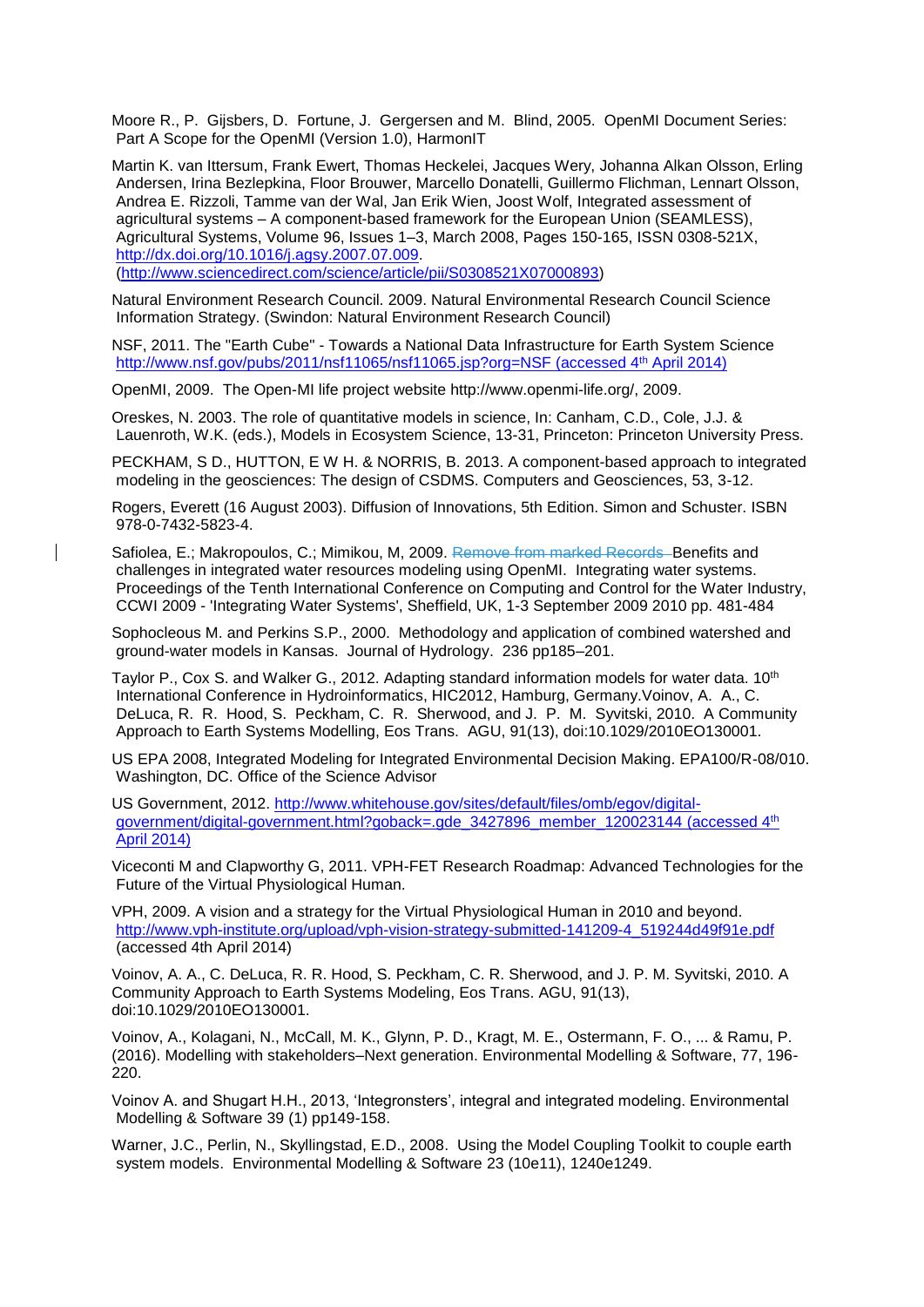Whelan, G., M.E. Tryby, M.A. Pelton, J.A. Soller, and K.J. Castleton. 2010. "Using an Integrated, Multi-disciplinary Framework to Support Quantitative Microbial Risk Assessments."

Wilkinson, W. B., Leeks, G. J. L., Morris, A., & Walling, D. E. (1997). Rivers and coastal research in the Land Ocean Interaction Study. Science of the Total Environment, 194, 5-14.

Zhang, Jing, Ross, Mark A., Geurink, Jeffrey S. and Gong, Huili, 2009. Modelling vadose zone moisture dynamics in shallow water table settings with the Integrated Hydrologic Model: field-scale testing and application. Water and Environment Journal, vol. 24 (1), pp 9-20